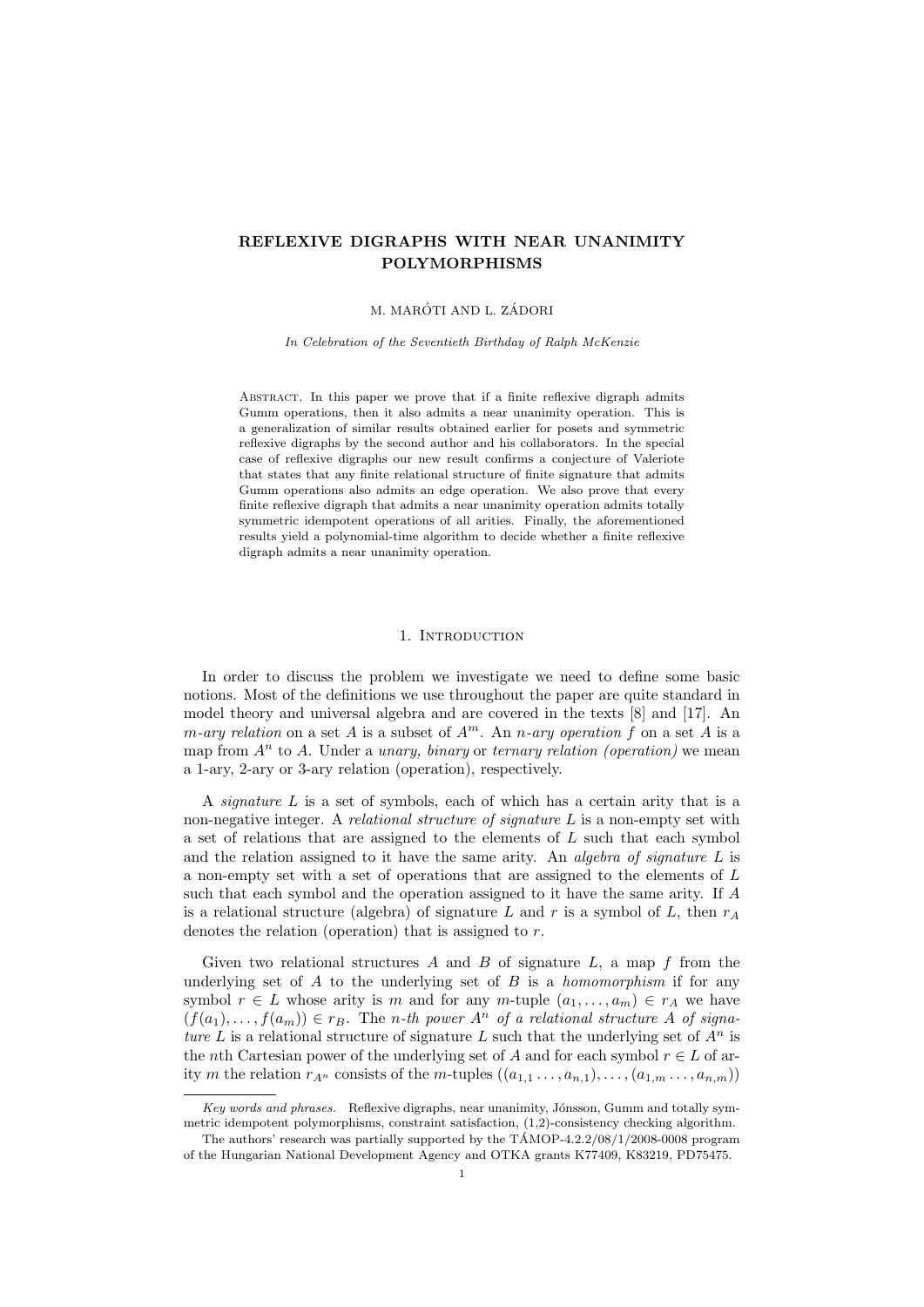### 2 M. MARÓTI AND L. ZÁDORI

of the Cartesian power, where  $(a_{1,1},\ldots,a_{1,m}),\ldots,(a_{n,1},\ldots,a_{n,m})\in r_A$ . An n-ary polymorphism of a relational structure A is a homomorphism  $A^n$  to A. Clearly, every polymorphism of  $A$  is an operation on the underlying set of  $A$ . A relational structure A admits an operation f if f is a polymorphism of A. A unary polymorphism is an endomorphism. A bijective endomorphism is an automorphism.

A digraph is a relational structure whose only relation is binary. In graph theory in this situation the underlying set of the structure is called the vertex set of the digraph and the relation is called the *adjacency relation* or the set of edges. Notice that by the above definition a homomorphism between two digraphs just means an edge-preserving map as usual in graph theory. A digraph is reflexive, irreflexive, transitive, symmetric, or antisymmetric if its adjacency relation has the same property. A poset is a reflexive, transitive and antisymmetric digraph.

Let now L be a signature of algebras. By using any finite set  $\{x_1, \ldots, x_n\}$  of variables and the symbols of  $L$  we define the  $L$ -terms recursively as follows: each of  $x_1, \ldots, x_n$  is an L-term; and if f is a k-ary symbol of L and  $t_1, \ldots, t_k$  are Lterms, then  $f(t_1, \ldots, t_k)$  is an *L*-term. In an algebra *A* of signature *L* the *L-terms* interpret as *n*-ary operations naturally:  $x_i$  interprets as the *n*-ary *i*th projection operation on the underlying set of the algebra for  $1 \leq i \leq n$ ;  $f(t_1, \ldots, t_k)$  interprets as the composition of  $f_A$  and the *n*-ary operations that are the interpretations of the terms  $t_1, \ldots, t_k$  in A. The operations obtained in this way are the n-ary term operations of the algebra. Now it makes sense to talk about whether an identity determined by two  $L$ -terms is satisfied by an algebra of signature  $L$ ; if the term operations that correspond to the two terms are equal we say that the identity is satisfied by the algebra. Any class of algebras of signature  $L$  satisfying a set of identities of signature  $L$  is called a *variety*.

Near unanimity, congruence distributivity, and congruence modularity of varieties are well known properties for algebraists, see [17]. All of these properties can be characterized by an infinite sequence of finite sets of identities, called "Maltsev conditions"; for definition see [7]. The terms occurring in these Maltsev conditions are called a near unanimity term, Jónsson terms, and Gumm terms, respectively. The study of relational structures admitting the interpretations of these terms is of interest not just for a better understanding of algebraic structures, but for applications in the field of "constraint satisfaction problems", see [1],[2], [5], and [9].

We define the interpretations of the special terms listed in the preceding paragraph. An *n*-ary operation f is a *near unanimity operation* if  $n > 3$  and f satisfies the identities

$$
f(y, x, \dots, x) = f(x, y, x, \dots) = \dots = f(x, \dots, x, y) = x
$$

in two variables x and y. A majority operation is a ternary near unanimity operation.

The ternary operations  $d_0, \ldots, d_n$  are *Jónsson operations* if they satisfy the identities

$$
x = d_0(x, y, z),
$$
  
\n
$$
d_i(x, y, x) = x \text{ for all } i,
$$
  
\n
$$
d_i(x, y, y) = d_{i+1}(x, y, y) \text{ for even } i,
$$
  
\n
$$
d_i(x, x, y) = d_{i+1}(x, x, y) \text{ for odd } i, \text{ and}
$$
  
\n
$$
d_n(x, y, z) = z.
$$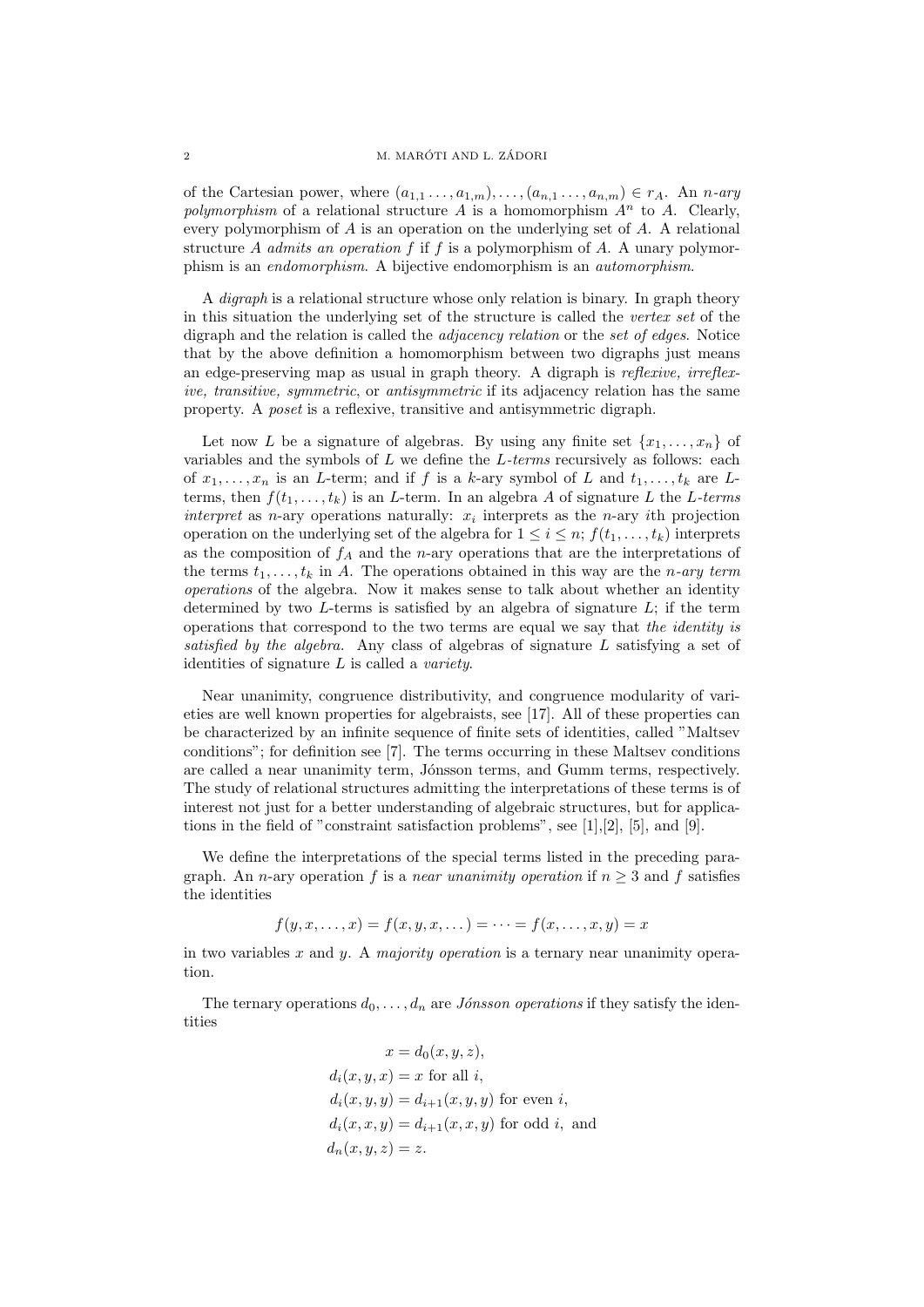The ternary operations  $d_0, \ldots, d_n$ , and p are *Gumm operations* if they satisfy the identities

$$
x = d_0(x, y, z),
$$
  
\n
$$
d_i(x, y, x) = x \text{ for all } i,
$$
  
\n
$$
d_i(x, y, y) = d_{i+1}(x, y, y) \text{ for even } i,
$$
  
\n
$$
d_i(x, x, y) = d_{i+1}(x, x, y) \text{ for odd } i,
$$
  
\n
$$
d_n(x, y, y) = p(x, y, y), \text{ and}
$$
  
\n
$$
p(x, x, y) = y.
$$

Without making it precise we mention that both sets of identities in the preceding two definitions encode certain connectivity properties in the set of ternary operations. It is well known and easy to prove that structures with a near unanimity polymorphism admit Jónsson operations, and structures with Jónsson polymorphisms obviously admit Gumm operations. It is also well known that in the class of all finite relational structures the converses of these implications fail to hold. It is natural to ask that for what kind of relational structures some of the three conditions coincide.

In a 1990 paper [16] Ralph McKenzie formulated the question of whether every finite poset that admits Jónsson operations also admits a near unanimity operation. The second author in his PhD thesis gave a positive answer to this question in the case of bounded posets and published the result in [19]. Larose and the second author extended this result in [14] by proving that if a finite poset admits Gumm operations, then it admits a near unanimity operation. Kun and Szabó gave a polynomial-time algorithm for testing whether a finite poset admits a near unanimity operation  $[11]$  and a polynomial-time algorithm for constructing Jónsson operations, provided the poset admits them [12]. In [13] Larose, Loten, and the second author proved that if a finite symmetric reflexive digraph admits Gumm operations, then it also admits a near unanimity operation and that these properties are decidable in polynomial time. On the basis of all of the results mentioned in this paragraph a general conjecture emerged: if a finite relational structure of finite signature admits Jónsson operations, then it admits a near unanimity operation. Recently in [1] Barto settled this conjecture in its full generality by using techniques he developed for studying the constraint satisfaction problem.

An *n*-ary operation f is an *edge operation* if  $n \geq 3$  and f satisfies the identities

$$
f(y, y, x, x, \dots, x) = f(x, y, y, x, \dots, x) = x
$$

and

$$
f(x,x,x,y,x,\ldots,x)=f(x,x,x,x,y,x,\ldots,x) = \cdots = f(x,x,x,\ldots,x,y) = x
$$

in two variables  $x$  and  $y$ . A *Maltsev operation* is a ternary edge operation  $f$ , that is, f satisfies the identities  $f(y, y, x) = f(x, y, y) = x$ . An operation f is *idempotent* if it satisfies the identity  $f(x, \ldots, x) = x$ . All of the special operations we defined so far, such as the near unanimity, Jónsson, Gumm or edge operations are idempotent operations. Notice that adding three fictitious variables to a near unanimity operation at the beginning yields an edge operation. So if a relational structure admits a near unanimity operation, then it admits an edge operation. It is not hard to prove that if a relational structure admits an edge operation, then it admits Gumm operations. The converses of these implications over the class of all finite structures are well known to be false.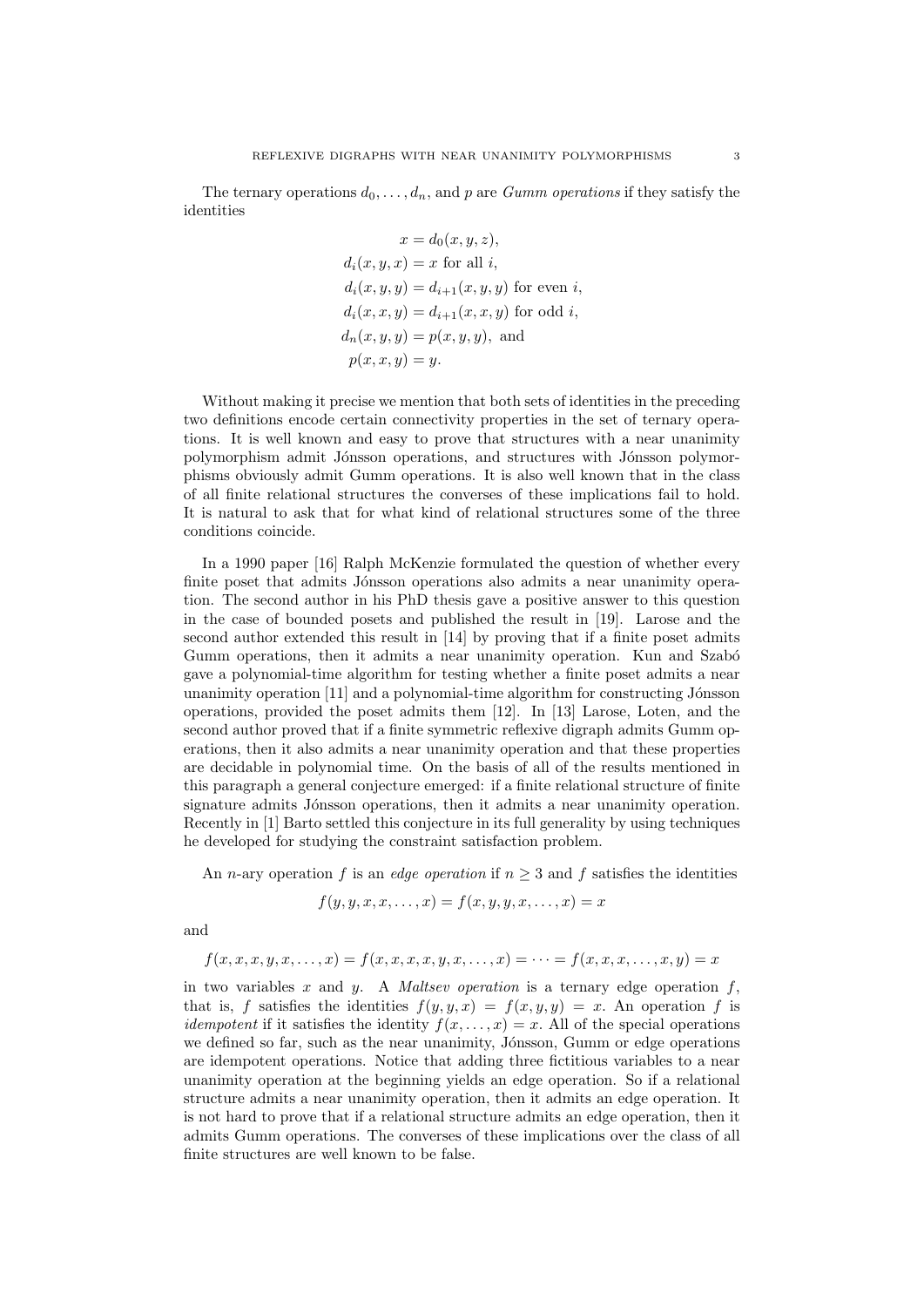Nevertheless, a conjecture attributed to Valeriote states that if a finite relational structure of finite signature admits Gumm operations, then it admits an edge operation. The importance of the conjecture for the theory of constraint satisfaction problems is rooted in the following facts. For the finite relational structures of finite signature that admit an edge operation the constraint satisfaction problem is polynomial-time decidable by a generic algorithm, see [9]. For the finite relational structures of finite signature that admit Gumm operations no such a generic polynomial-time algorithm is known. If the conjecture was true, it would yield a generic polynomial-time algorithm for the constraint satisfaction problem over the broad class of structures that admit Gumm operations, a result that seems unreachable by direct methods at present.

In [15] Markovic and McKenzie proved that if a finite relational structure admits Jónsson operations and an edge operation, then it admits a near unanimity operation. Hence a positive answer to Valeriote's conjecture would yield a generalization of Barto's result. The main results in [13] and [14] also confirm the conjecture in the special cases of symmetric reflexive digraphs and posets. A further supporting evidence is a recent result of Kazda [10] that asserts that if a finite digraph admits a Maltsev operation, then it admits a majority operation.

In Section 2 we prove the main result of the paper: if a finite reflexive digraph admits Gumm operations, then it admits a near unanimity operation. This result also gives further support for Valeriote's conjecture, and extends the results of the second author and his collaborators mentioned above. In Section 3 we prove that every finite reflexive digraph that admits a near unanimity operation also admits totally symmetric idempotent operations of all arities. In Section 4, by the use of the results obtained in the earlier sections, we present a polynomial-time algorithm that decides whether a finite reflexive digraph admits a near unanimity operation or, equivalently, admits Jónsson or Gumm operations.

## 2. CM implies NU for reflexive digraphs

Our goal is to prove that if a finite reflexive digraph admits Gumm operations, then it admits a near unanimity operation. Actually, by Barto's result mentioned in the introduction we only have to prove that if a finite reflexive digraph admits Gumm operations, then it admits Jónsson operations. This is what we shall do in this section.

Let G be a digraph, and let a and b be two vertices of G. We write  $a \to b$  to mean that  $(a, b)$  is an edge in G. Similarly,  $a \leftarrow b$  means that  $(b, a)$  is an edge in G, and  $a \leftrightarrow b$  means that both  $(a, b)$  and  $(b, a)$  are edges of G. The nth power of a digraph is a special case of the nth power of a relational structure. So for a digraph G and a positive integer n,  $G<sup>n</sup>$  is the digraph whose vertex set is the  $n$ -th Cartesian power of the vertex set of  $G$  and whose adjacency relation is defined by  $(a_1, \ldots, a_n) \rightarrow (b_1, \ldots, b_n)$  if and only if  $a_i \rightarrow b_i$  for  $1 \leq i \leq n$ . We define another type of power of a digraph, where the exponent itself also is a digraph. Let  $G$  and  $H$  be two digraphs. In the introduction we noted that a homomorphism from  $H$  to  $G$  is just an edge-preserving map from  $H$  to  $G$ . Let  $G^H$  denote the digraph whose vertex set is the set of all homomorphisms from  $H$  to  $G$  and whose adjacency relation is defined as follows:  $f \rightarrow g$  if and only if whenever  $a \rightarrow b$  in H also  $f(a) \rightarrow g(b)$  in G.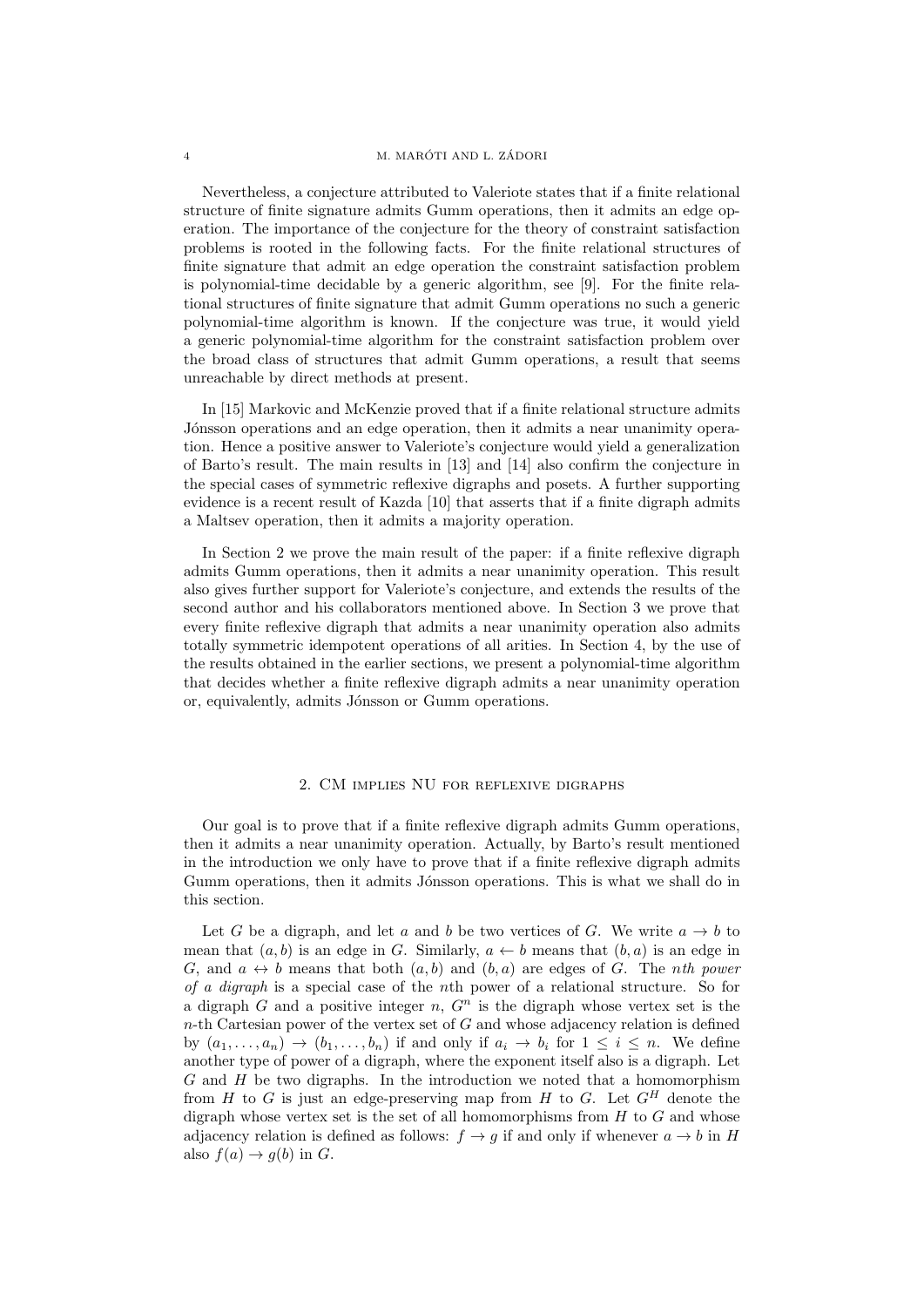The following statement on composition of homomorphisms is a trivial but very useful tool for building new edges from existing ones in powers of digraphs. We frequently apply it in the later proofs with no explicit mention.

**Lemma 2.1.** Let F, G, and H be finite digraphs. Let  $f_i$  and  $g_i$  be vertices in  $G^F$ for  $1 \leq i \leq n$ , and let f and g be vertices in  $H^{G^n}$ . If  $f_i \to g_i$  in  $G^F$  for  $1 \leq i \leq n$ and  $f \to g$  in  $H^{G^n}$ , then  $f(f_1, \ldots, f_n) \to g(g_1, \ldots, g_n)$  in  $H^F$ .

A unary operation r is a retraction if  $r^2 = r$ . The image of a retraction is a retract. We mainly use the following lemma in induction proofs on the size of a digraph.

**Lemma 2.2.** For a finite digraph G if  $id_G \rightarrow f$  in  $G^G$ , where f is different from  $id_G$ , then there is a non-surjective retraction r in  $G^G$  such that  $id_G \rightarrow r$  in  $G^G$ . If, in addition,  $f \rightarrow id_G$  also holds, then r can be chosen such that  $id_G \leftrightarrow r$ .

*Proof.* First suppose that f is non-surjective. If  $\mathrm{id}_G \to f$  in  $G^G$ , then for any n,  $\mathrm{id}_G \to f^n$  in  $G^G$ . We choose n such that  $(f^n)^2 = f^n$ . Let  $r = f^n$ . Clearly, r is a non-surjective retraction in  $G^G$ , and  $\mathrm{id}_G \to r$  in  $G^G$ . Moreover, if  $\mathrm{id}_G \leftrightarrow f$ , then  $id_G \leftrightarrow r$  in  $G^G$ .

Suppose now that f is surjective and  $\mathrm{id}_G \to f$  in  $G^G$ . Let  $B_1, \ldots, B_k$  be a list of the orbits of f, and let  $b_i \in B_i$  for  $1 \leq i \leq k$ . We define a unary operation r on the vertex set of G by setting  $r(b) = b_i$  for every  $b \in B_i$  and  $1 \le i \le k$ . Clearly,  $r^2 = r$  and r is non-surjective. We prove that the map r is an endomorphism of G and  $\mathrm{id}_G \leftrightarrow r$  in  $G^G$ . First, by using that  $f^{-1}$  is a finite power of f and  $\mathrm{id}_G \to f$  in  $G^G$  we get that  $\mathrm{id}_G \to f^{-1}$  in G. Then by  $f \to f$  and  $\mathrm{id}_G \to f^{-1}$  it follows that  $f \to \mathrm{id}_G$  in  $G^G$ . Now,  $\mathrm{id}_G \to f$  implies that  $\mathrm{id}_G \to f^n$  in  $G^G$  for all  $n$ , and  $f \to \mathrm{id}_G$ implies that  $f^n \to \mathrm{id}_G$  in  $G^G$  for all n. Thus,  $f^m \to f^n$  in  $G^G$  for all m and n. Therefore, if  $f$  has an edge from an orbit  $A$  of  $f$  to an orbit  $B$  of  $f$ , then every pair in  $A \times B$  must be an edge of G. Thus r is an endomorphism and  $\mathrm{id}_G \leftrightarrow r$  in  $G^G$ , which concludes the proof.

A path in a digraph is a list of vertices  $a_0, \ldots, a_n$  such that  $a_i \to a_{i-1}$  or  $a_{i-1} \to a_i$ for  $1 \leq i \leq n$ . A path  $a_0, \ldots, a_n$  is a directed path if  $a_{i-1} \to a_i$  for  $1 \leq i \leq n$ . A (directed) path from a vertex  $a$  to a vertex  $b$  is a (directed) path of the form  $a_0, \ldots, a_n$ , where  $a_0 = a$  and  $a_n = b$ . A digraph G is connected if for any vertices  $a$  and  $b$  of  $G$  there is a path from  $a$  to  $b$ . A digraph  $G$  is strongly connected if for any vertices  $a$  and  $b$  of  $G$  there is a directed path from  $a$  to  $b$ . The *connected* and strong components of a digraph are meant in the usual graph-theoretic sense. We require a stronger connectivity notion for digraphs. A path whose consecutive vertices are connected by edges in both directions is a symmetric path. A digraph G is extremely connected if for any any vertices  $a$  and  $b$  of  $G$  there is a symmetric path from  $a$  to  $b$ . Now we define an equivalence relation on the vertices of a digraph  $G$ : two vertices are equivalent if and only if they are connected by a symmetric path allowing the empty path. The blocks of this equivalence relation are the extreme components of G.

Let G be a relational structure, and let  $H$  be the digraph whose vertex set is the set of ternary polymorphisms of  $G$  and whose adjacency relation is defined by  $f \rightarrow g$  if and only if  $f(x, y, y) = g(x, y, y)$  or  $f(x, x, y) = g(x, x, y)$ . Let  $H_0$  be the subgraph of H spanned by the vertices f with  $f(x, y, x) = x$ . We note that the existence of Jónsson polymorphisms of  $G$  is equivalent to the property that the first and third projections are connected by a path within  $H_0$ . The existence of Gumm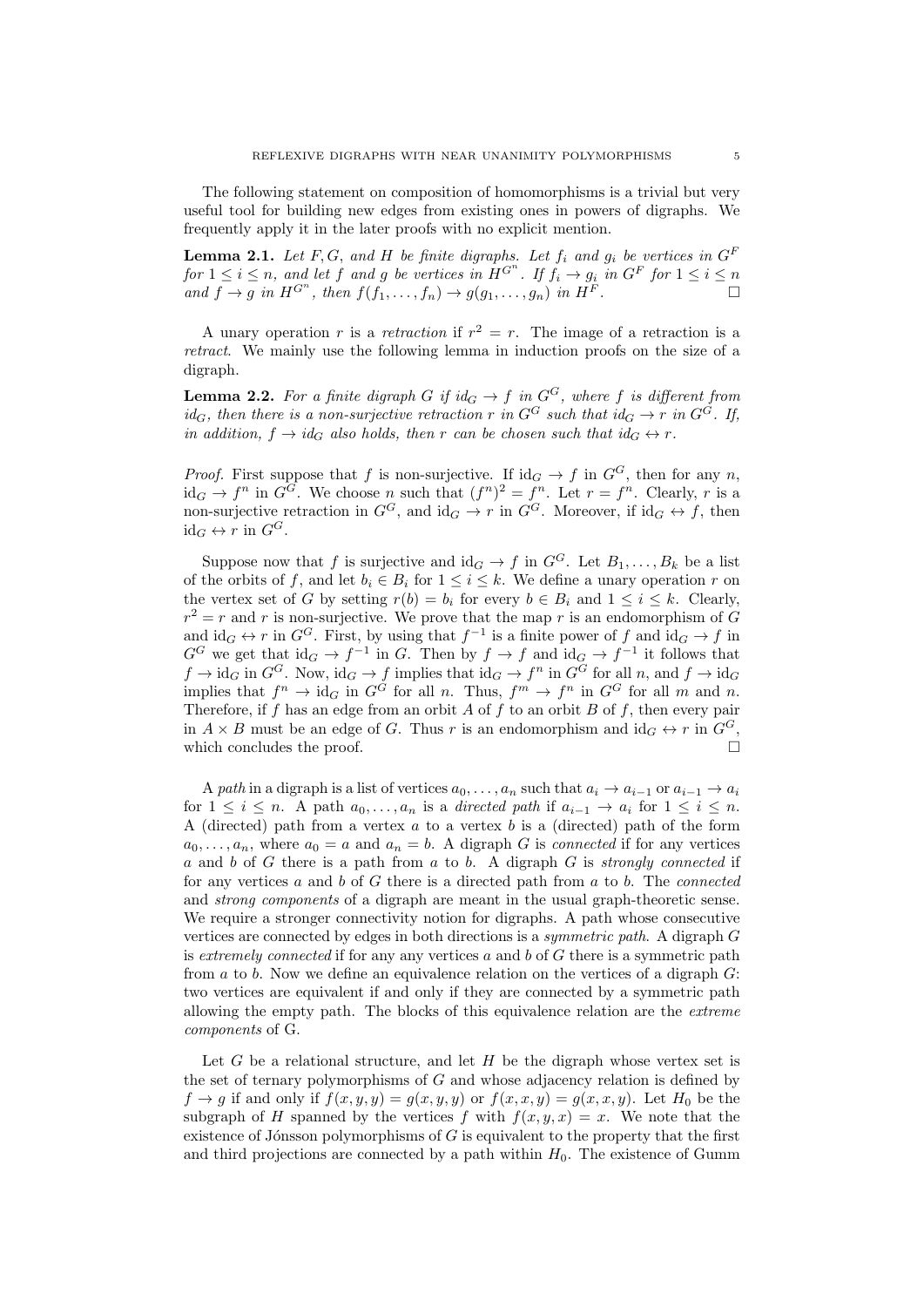polymorphisms of  $G$  is equivalent to the property that there is a path from the first projection to the third projection in  $H$  such that all vertices but possibly the vertex p before the last vertex of the path are in  $H_0$  and, in addition,  $p(x, x, y) = y$ . From now on we concentrate on reflexive digraphs.

**Lemma 2.3.** Let G be a finite reflexive digraph. If  $G^G$  is either connected, or strongly connected, or extremely connected, then for all finite digraphs H the digraph  $G^H$  has the same property.

Proof. We prove the claim for the connected case; the proofs for the strongly connected and extremely connected cases are similar. Since  $G^G$  is connected and, by reflexivity, contains the constant maps,  $id_G$  is connected to some constant map by a path in  $G^G$ . Composing this path with any vertex f in  $G^H$  yields a path from f to a constant map in  $G^H$ . The resulting constant map is the same for all vertices f in  $G^H$ . Thus,  $G^H$  is connected.

We require the following lemma on certain identities satisfied by finite reflexive digraphs. The lemma and its proof are closely related to Lemma 4.1 and its proof in [14].

**Lemma 2.4.** If G is a finite connected, strongly connected, or extremely connected reflexive digraph such that  $\{id_G\}$  is a connected, strongly connected, or extremely connected component of  $G^G$ , respectively, then the following hold.

- (1) If G admits a ternary operation d that satisfies the identity  $d(x, y, y) = x$ on G, then d is the first projection on G.
- (2) If for any proper retract R of G the digraph  $R^R$  has the same connectivity property that is considered for G and G admits a ternary operation d that satisfies the identities  $d(x, y, x) = x$  and  $d(x, x, y) = x$  on G, then d is the first projection on G.

Proof. We prove the two claims in the strongly connected case. The proofs of the connected and extremely connected cases are similar.

For any vertices a and b of G we define the unary operation  $d_{a,b}$  by  $d_{a,b}(x) =$  $d(x, a, b)$  for any vertex x in G. Notice that, because of the reflexivity of G,  $d_{a,b}$  is an endomorphism of  $G$  for any vertices  $a$  and  $b$  of  $G$ . We start with the proof of the first claim of the lemma. Since G is reflexive and strongly connected, so is  $G^2$ . Since  $G^2$  is strongly connected, for any vertices a and b of G there is a directed path from  $(a, a)$  to  $(a, b)$  in  $G^2$ , and hence there is a directed path from  $d_{a,a} = id_G$ to  $d_{a,b}$  in  $G^G$ . Similarly, as  $G^2$  is strongly connected, for any vertices a and b of G there is directed path from  $d_{a,b}$  to id<sub>G</sub>. Since  $\{\mathrm{id}_G\}$  is a strong component of  $G^G$ . all vertices lying on these paths are equal to id<sub>G</sub>. This yields  $d(x, a, b) = x$  for any vertices  $x, a$ , and  $b$  of  $G$ , that is,  $d$  is the first projection on  $G$ .

Now we prove the second claim of the lemma. Let  $r$  be a non-surjective retraction in  $G^G$ . Such an r exists, since  $G^G$  contains the constant maps and G has at least two elements. We choose  $r$  such that its range  $R$  is maximal with respect to containment in G. Let a be a vertex in  $G \setminus R$ .

Let  $g(x) = d(x, r(x), a)$ . Clearly, g is in  $G<sup>G</sup>$ , and fixes the elements in  $R \cup \{a\}$  by the identities in the claim. An appropriate power of g is a retraction in  $G<sup>G</sup>$ . Since this power has larger range than r, it must equal  $id_G$ . So g is an automorphism of G.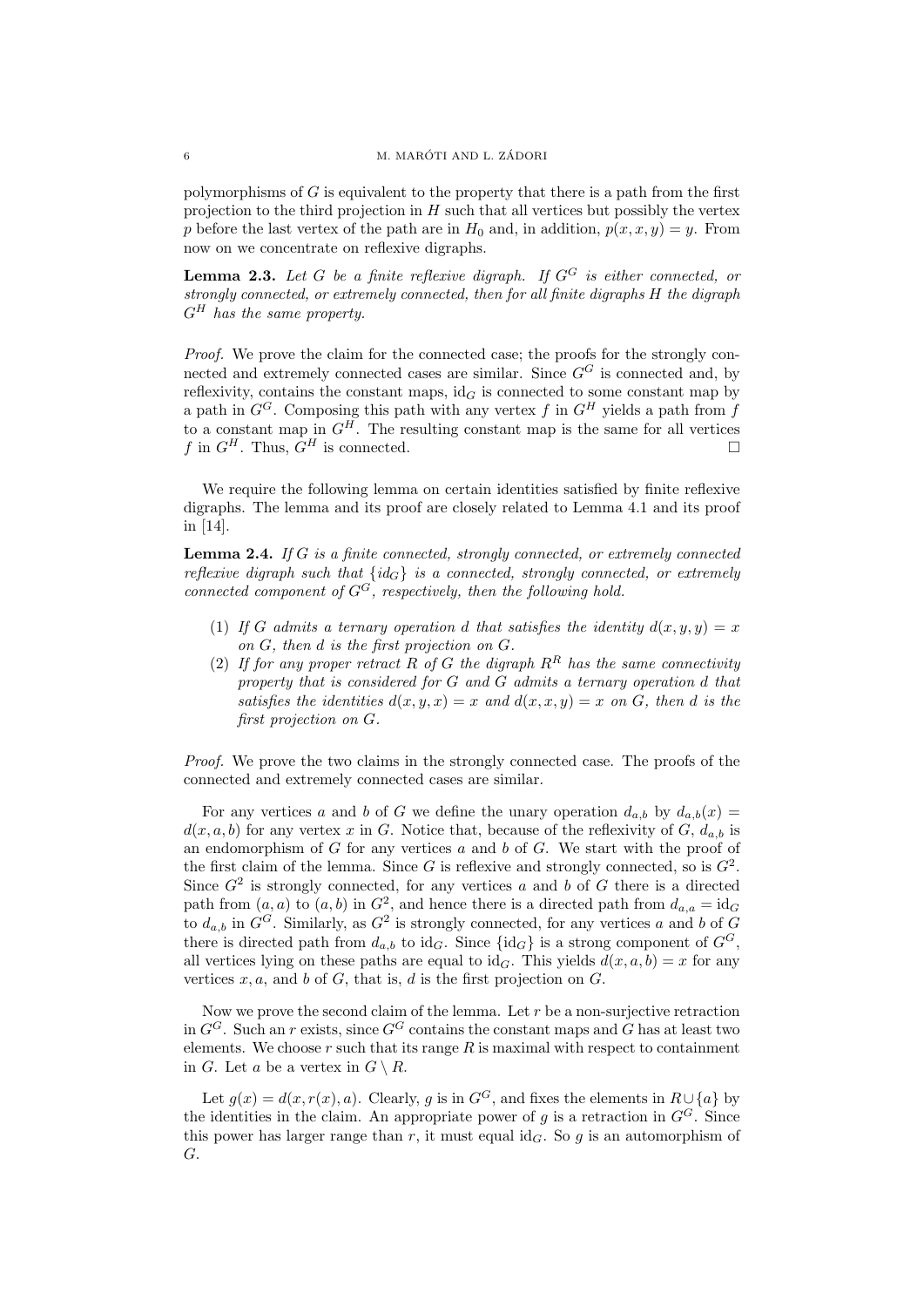Since  $R^R$  is strongly connected, there is a directed path in  $G^G$  from r to a constant map b. This yields a directed path from g to  $d_{b,a}$  in  $G^G$ . Since  $G^2$  is strongly connected, for any vertices c and d in G there is a directed path from  $(b, a)$ to  $(c,d)$  in  $G^2$ , and hence there is a directed path from  $d_{b,a}$  to  $d_{c,d}$  in  $G^G$ . So for any vertices c and d in G there is a directed path from q to  $d_{c,d}$ . Similarly, as G is strongly connected, there is a directed path from  $d_{c,d}$  to g, as well.

The facts that  $\{id_G\}$  is a strong component of  $G^G$  and g is an automorphism in G yield that  $\{g\}$  must also be a strong component of  $G^G$ . Since for all vertices c and d in G the endomorphisms g and  $d_{c,d}$  are in the same strong component of  $G^G$ ,  $g(x) = d(x, c, d)$  for all vertices x, c, and d in G. Therefore, for any vertex c in G we have  $g(c) = d(c, c, c) = c$ , and so  $g = id_G$  and d is the first projection.

We would like to derive some interesting facts concerning the various connectivity conditions of finite reflexive digraphs that admit Gumm operations. The proof of the following theorem is closely related to the proofs of Lemma 4.1 and Theorem 4.2 in [14] for finite posets.

**Theorem 2.5.** Let G be a finite reflexive digraph that admits Gumm operations. If G is either connected, or strongly connected, or extremely connected, then  $G^G$ has the same property.

Proof. First, we prove the claim in the strongly connected case. Suppose to the contrary that the claim is not true for strongly connected digraphs, and let G be a counterexample of the smallest cardinality. Clearly, G has at least two elements. Since every proper retract of G admits Gumm operations, for every proper retract R of G the digraph  $R^R$  is strongly connected. Next, we prove that in  $G^G$  the vertex  $id_G$  does not have both incoming and outgoing non-loop edges.

Let us suppose to the contrary that  $\mathrm{id}_G$  has both incoming and outgoing nonloop edges in  $G<sup>G</sup>$ . Then by Lemma 2.2 there are non-surjective retractions r and s such that  $(r, \text{id}_G)$  and  $(\text{id}_G, s)$  are edges of  $G^G$ . Since the image of s is a proper retract of G, there is a directed path from s to a constant map of  $G^G$ . So there is a directed path from  $id_G$  to a constant map. Similarly, by using r, there is a directed path from a constant map to  $id_G$ .

For any vertex f in  $G^G$ , by composing f with each of these directed paths, we get a directed path from  $f$  to a constant map and a directed path from a constant map to  $f$ . Since  $G$  is strongly connected, any two constant maps are connected via a directed path in both directions. Thus, for any vertices  $f$  and  $g$  in  $G^G$  there is a directed path from f to g in  $G^G$ . This means that  $G^G$  is strongly connected, a contradiction. From what we just proved so far it follows that  $\{id_G\}$  is a strong component of  $G^G$ .

Now we finish the proof of the theorem in the strongly connected case. Let  $d_0, \ldots, d_n$ , and p be Gumm operations admitted by G. Thus, these operations satisfy all of the following identities on G: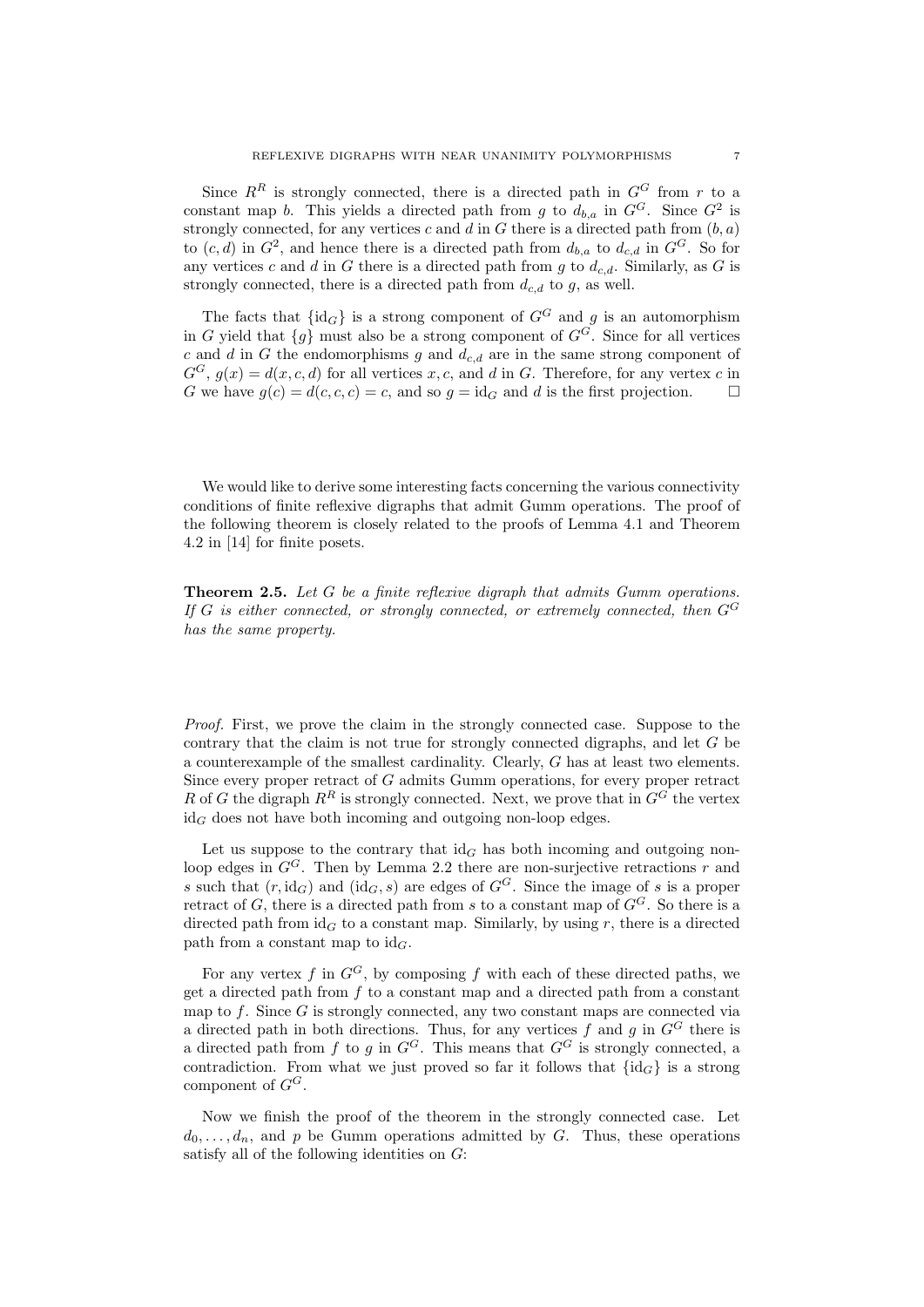$x = d_0(x, y, z),$  $d_i(x, y, x) = x$  for all i,  $d_i(x, y, y) = d_{i+1}(x, y, y)$  for even i,  $d_i(x, x, y) = d_{i+1}(x, x, y)$  for odd i,  $d_n(x, y, y) = p(x, y, y)$ , and  $p(x, x, y) = y.$ 

We now apply the two claims of the preceding lemma to  $G$ . By the third line of Gumm identities we have  $x = d_1(x, y, y)$ , so  $d_1$  is the first projection. Then the second and fourth lines of Gumm identities yield  $d_2(x, y, x) = x = d_2(x, x, y)$ , so  $d_2$  is also the first projection. Continuing in this fashion we obtain  $p(x, y, z) = x$ . However,  $p(x, x, y) = y$  by the last line of Gumm identities, which contradicts the fact that G has at least two elements. This concludes the proof of the theorem in the strongly connected case.

The proof in the connected case is very similar to the proof of the strongly connected case. We set a connected reflexive digraph G to be a counterexample of the smallest cardinality. A similar argument as in the first part of the proof of the strongly connected case shows that  $\{id_G\}$  is a one element connected component of  $G<sup>G</sup>$ . Then the rest of the above proof goes through word by word leaving out the words 'directed', 'strong', and 'strongly' from the text.

In the extremely connected case the proof is an analogue of the proofs of the connected and strongly connected cases.  $\qquad \qquad \Box$ 

We remark without going into details that, by the use of Lemma 2.4, along the lines of the preceding proof, Theorem 2.5 extends to finite reflexive digraphs that admit Hobby-McKenzie operations for omitting types 1 and 5. The definition of these operations is given in the statement of Theorem 9.8 in [7].

**Theorem 2.6.** Let G be a finite reflexive digraph that admits  $Hobby-McKenzie$  operations for omitting types  $1$  and  $5$ . If G is either connected, or strongly connected, or extremely connected, then  $G^G$  has the same property.

We are able to draw stronger consequences of connectivity of reflexive digraphs that admit Gumm operations in the following theorem whose proof is closely related to the proof of part (3) implies (4) of Theorem 4.3 in [14]. Let  $I_2(G)$  denote the digraph spanned by the idempotent operations in  $G^{G^2}$ .

Theorem 2.7. Let G be a finite reflexive digraph that admits Gumm operations. If G is either connected, or strongly connected, or extremely connected, then  $I_2(G)$ has the same property.

*Proof.* Let  $d_0, \ldots, d_n$ , and p be Gumm polymorphisms of G. So they satisfy the identities displayed in the preceding proof. We prove the claim in the strongly connected case. The proofs of the connected and extremely connected cases are similar, except that we replace directed paths by paths in the connected case, and by symmetric paths in the extremely connected case.

So let us assume that  $G$  is strongly connected. Let  $f$  and  $g$  be two polymorphisms in  $I_2(G)$ . By Theorem 2.5 and Lemma 2.3,  $G^{G^2}$  is strongly connected. Let  $C \subseteq$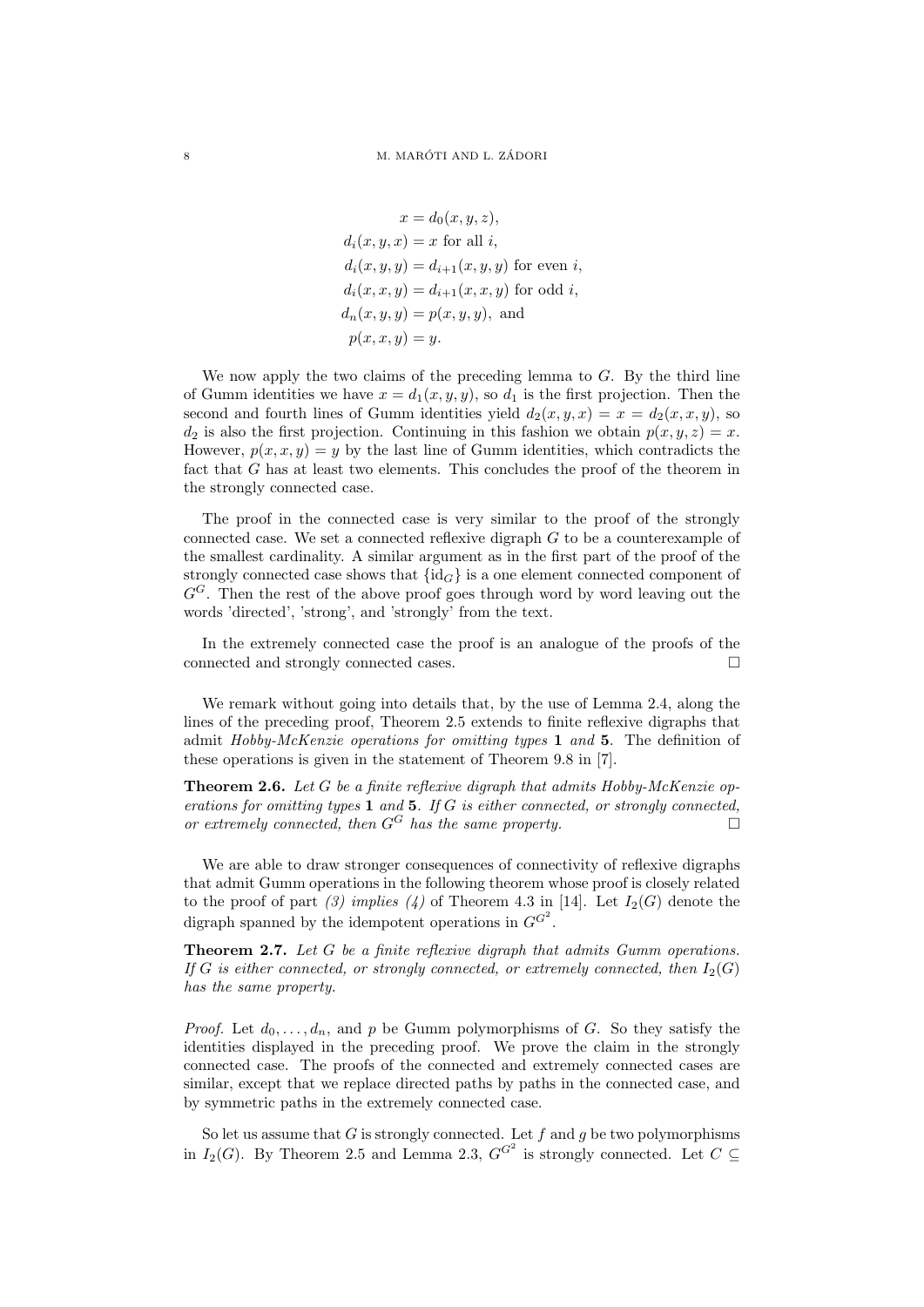$I_2(G)$  be the strong component of f in  $I_2(G)$ . Since G is reflexive, every vertex  $h \in C$  is connected to g in  $G^{G^2}$  via a path of the form

$$
h = h_0 \to h_1 \leftarrow h_2 \to h_3 \leftarrow \dots h_k = g.
$$

Choose such a path of minimum length. Next, we prove that  $k \leq 1$ , and thus  $h \to g$ in  $G^{G^2}$ .

Notice that for any vertex of t in  $G^{G^2}$  and any  $i \in \{1, ..., n\}$ , by the second line of Gumm identities,  $d_i(h, t, g)$  is in  $I_2(G)$ . So if the operations  $t_1, \ldots, t_l$  form a directed path in  $G^{G^2}$ , then the operations  $d_i(h, t_1, g), \ldots, d_i(h, t_l, g)$  form a directed path in  $I_2(G)$ . Hence, as  $G^{G^2}$  is strongly connected,  $d_i(h, h, g)$  and  $d_i(h, g, g)$  are in the same strong component of  $I_2(G)$  for all i. Therefore, by using the Gumm identities, the polymorphisms  $h = d_0(h, g, g)$  and  $d_n(h, g, g) = p(h, g, g)$  are in the same strong component of  $I_2(G)$ , namely, in C.

Put  $m = \lfloor \frac{k+1}{2} \rfloor$ , and if k is odd, then put  $h_{k+1} = g$ , as well. Thus we have a path of even length connecting  $h_0 = h$  and  $h_{2m} = q$ . Now consider the path

$$
p(h,g,g) = p(h_0,h_{2m},g) \rightarrow p(h_1,h_{2m-1},g) \leftarrow p(h_2,h_{2m-2},g) \rightarrow \dots p(h_m,h_m,g) = g.
$$

By the minimality of k we must have  $m \geq k$ , and consequently  $k \leq 1$ , that is, there exists an edge from  $h$  to  $q$ .

Since there is a directed path from f to h in C and  $h \to g$ , we have a directed path from f to g in  $I_2(G)$ . Notice that, by switching the roles of f and g, we also have a directed path from g to f in  $I_2(G)$ . This concludes the proof of the theorem.  $\Box$ 

Let G and H be digraphs. A digraph K spanned by some elements of  $G^H$  is an *idempotent G-subalgebra* if the vertex set of  $K$  is closed under the idempotent polymorphisms of G. In detail, this means that for every idempotent polymorphism  $f: G^n \to G$  and vertices  $f_1, \ldots, f_n$  in K the homomorphism g defined by  $g(x) =$  $f(f_1(x), \ldots, f_n(x))$  for any vertex x of H also is a vertex of K.

Corollary 2.8. Let G be a finite reflexive digraph that admits Gumm operations. If G is either connected, or strongly connected, or extremely connected, then every idempotent G-subalgebra has the same property.

*Proof.* Let K be an idempotent G-subalgebra in  $G^H$ , and let f and g be any vertices of  $K$ . Assume that  $G$  is connected. Then there is a path connecting the two projections in  $I_2(G)$  by the preceding theorem. Plugging  $(f, g)$  in the binary idempotent operations of this path yields a path from  $f$  to  $g$  in  $K$ . The proof for the strongly connected and extremely connected cases are similar.

Strongly connected digraphs that admit Gumm operations have a stronger connectivity property.

Theorem 2.9. If a finite strongly connected reflexive digraph G admits Gumm operations, then G is extremely connected.

*Proof.* We first prove that  $G^G$  is extremely connected. In order to do this we show that there is a non-surjective retraction s connected to  $\mathrm{id}_G$  by edges in both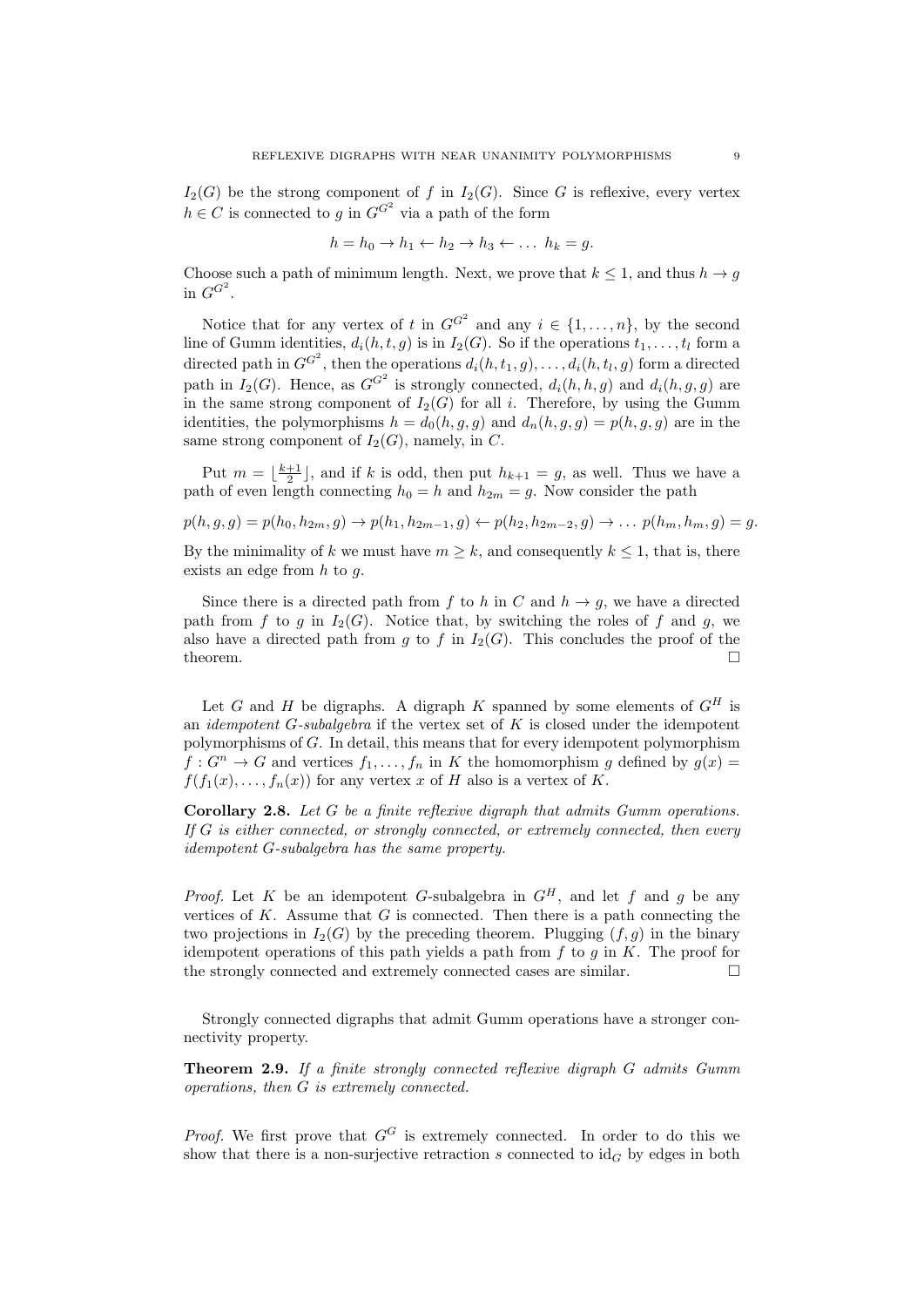directions. We choose a non-identity element r in  $G<sup>G</sup>$  such that there is an edge from  $id_G$  to r. Such an r exists by Theorem 2.5. Let

 $A = \{f : f \text{ is a vertex of } G^G \text{ and } id_G \to f\}.$ 

It is easy to see that A is an idempotent G-subalgebra in  $G<sup>G</sup>$ . Therefore, by the preceding corollary A is strongly connected. Hence there is a directed path from r to  $\mathrm{id}_{G}$  in A, so there is an edge from a non-identity element f of A to  $\mathrm{id}_{G}$ . Hence by Lemma 2.2 there is a non-surjective retraction s such that  $\mathrm{id}_G \leftrightarrow s$ .

Now, we apply an induction on the size of G. Let  $S = s(G)$ . The size of S is less than the size of  $G$ , and  $S$  inherits the properties being strongly connected and admitting Gumm operations from G. So by the induction hypothesis,  $id_S$  is connected to a constant map via a symmetric path in  $S<sup>S</sup>$ . Composing this path with s we get a symmetric path from s to a constant map in  $G^G$ . By using  $id_G \leftrightarrow s$ we get a symmetric path from  $\mathrm{id}_G$  to a constant map. This implies that  $G^G$  is extremely connected.

Let a be a fixed vertex of G. Since G is reflexive, the map  $f \mapsto f(a)$  is a surjective homomorphism from  $G^G$  to G. As  $G^G$  is extremely connected, so is its homomorphic image  $G$ .

Let  $G$  be an arbitrary digraph. Let

 $Neq(f, g) = \{a : a \text{ is a vertex of } G \text{ and } f(a) \neq g(a)\}.$ 

An edge  $(f, q)$  in  $G^G$  is a non-refinable edge if there is no proper nonempty subset A of Neq(f, g) such that changing the value of g to f on A yields a map in  $G^G$ . An edge  $(a, b)$  is a *critical edge* of G with respect to an edge  $(f, g)$  of  $G^G$  if  $(g(a), f(b))$ is not an edge in G. Notice that if  $(a, b)$  is a critical edge with respect to  $(f, q)$ , then a and b are in  $Neq(f, g)$ . In the following lemma we characterize the non-refinable edges of  $G<sup>G</sup>$  via critical edges. This is the last ingredient we need in order to prove our main theorem.

**Lemma 2.10.** Let G be a finite digraph. An edge  $(f, g)$  in  $G^G$  is non-refinable if and only if  $Neg(f, g)$  is strongly connected via critical edges with respect to  $(f, g)$  or is one element.

*Proof.* Let N be the digraph whose vertex set is  $N_{eq}(f, g)$  and whose edge set is the set of critical edges. First, suppose that  $N$  is not strongly connected and is not one element. Then let  $A$  be a strong component of  $N$ , such that there are no critical edges from  $N \setminus A$  to A. Now, by changing the value of g to f on A we obtain a map in  $G^G$ .

Conversely, suppose that  $N$  is strongly connected. For any proper nonempty subset A of Neq(f, g) by changing the value of g to f on A we get map that is not in  $G^G$ . Indeed, by strong connectivity, there is a critical edge going into A that prevents the new map from being in  $G^G$ .

We note that in the poset and symmetric reflexive digraph cases  $Neq(f, g)$  is a one element set for every non-refinable edge  $(f, g)$ , for different reasons, though. In the poset case every strongly connected component of the poset is one element, and in the symmetric reflexive digraph case there do not exist critical edges at all. It is easy to come up with a reflexive digraph  $G$  that admits a majority operation, such that  $G^G$  has a non-refinable edge  $(f, g)$  and  $Neq(f, g)$  has at least two elements. Let G be the reflexive digraph on the vertex set  $\{0, 1, 2\}$  whose adjacency relation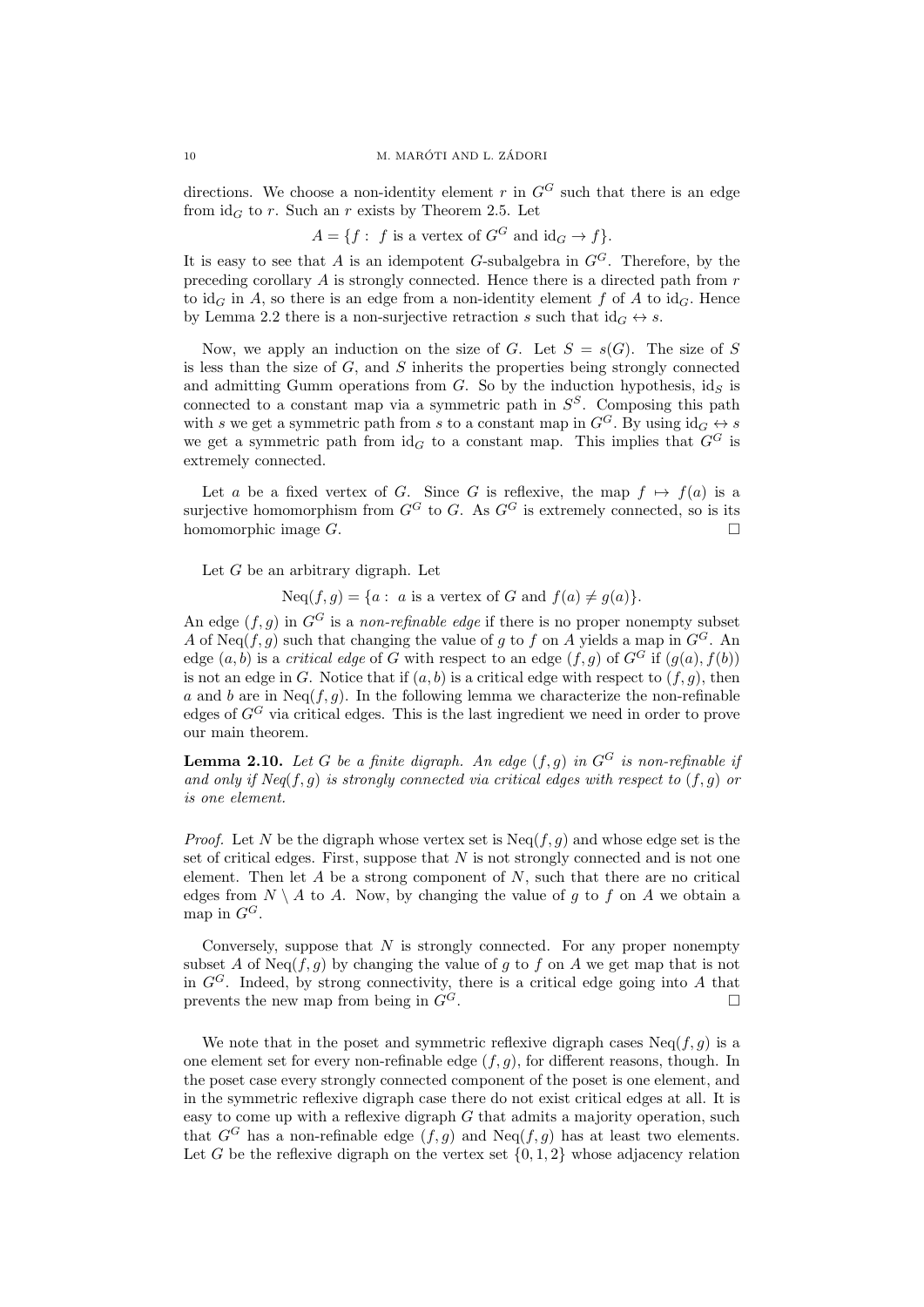is obtained from the full relation by removing the edges  $(0, 1)$  and  $(0, 2)$ . Let **0** denote the constant 0 map. Then G admits a majority operation, the edge  $(id_G, 0)$ is a non-refinable edge in  $G^G$ , and  $Neq(id_G, 0) = \{1, 2\}.$ 

Now we have all tools to prove our main theorem for reflexive digraphs. We obtained similar theorems for posets in [14] and for symmetric reflexive digraphs in  $[13]$ . In  $[12]$  Kun and Szabó gave a method to construct Jónsson terms for finite posets. Our proof incorporates some ideas from their paper. In the proof we also use Barto's result in [1] that states that if a finite relational structure admits Jónsson operations, then it admits a near unanimity operation.

Theorem 2.11. For a finite reflexive digraph G the following are equivalent.

- (1) G admits a near unanimity operation.
- $(2)$  G admits Jónsson operations.
- (3) G admits Gumm operations.
- (4) For every connected component B of G the maps  $id_{B^2}$  and  $r : (x, y) \mapsto (y, y)$ are connected by a path in  $B^{2^{B^2}}$  whose vertices fix the diagonal elements in  $B^2$ , and for every strong component C of G the maps  $id_{C^2}$  and r are connected by a symmetric path in a similar manner in  $C^{2C^2}$ .
- (5) For every connected component B and strong component  $C$  of  $G$  the digraph  $I_2(B)$  is connected and the digraph  $I_2(C)$  is extremely connected.
- (6) For every connected component  $B$  and strong component  $C$  of  $G$  the idempotent B-subalgebras are connected and the idempotent C-subalgebras are extremely connected.

*Proof.* Clearly,  $(1) \Rightarrow (2)$ . Moreover,  $(2) \Rightarrow (1)$  is immediate from Barto's result in [1]. By the proof of Corollary 2.8, (5)  $\Rightarrow$  (6). Conversely, (6)  $\Rightarrow$  (5), since  $I_2(B)$  is an idempotent B-subalgebra and  $I_2(C)$  is an idempotent C-subalgebra.

To see that (4)  $\Rightarrow$  (5) we take a path  $(p_0, q_0), \ldots, (p_m, q_m)$  from  $id_{B^2}$  to r in  $B^{2^{B^2}}$  such that for any  $x \in B$  and  $1 \leq i \leq m$ ,  $(p_i(x, x), q_i(x, x)) = (x, x)$ . Then the  $p_i$  are idempotent,  $p_0$  is the first projection, and  $p_m$  is the second projection. So  $p_0, \ldots, p_m$  is a path connecting the two projections in  $I_2(B)$ , and hence  $I_2(B)$  is connected. A similar argument works for the strong component part of the claim. We prove that  $(5) \Rightarrow (4)$  also holds. If  $I_2(B)$  is connected, then there is path  $p_0, \ldots, p_m$  that connects the two projections in  $I_2(B)$ . So  $p_0$  is the first projection,  $p_m$  is the second projection, and  $p_i$  is idempotent for  $1 \leq i \leq m$ . Then the path  $(p_0, p_m), (p_1, p_m), \ldots, (p_m, p_m)$  connects  $\mathrm{id}_{B^2}$  and r in  $B^{2^{B^2}}$ , and its vertices fix the diagonal elements in  $B^2$ . A similar argument works for the strong component part of the claim.

So far we have proved the equivalence of items (1) and (2) and the equivalence of items (4), (5), and (6). It is obvious that  $(2) \Rightarrow (3)$ , and by Corollary 2.8 we have that  $(3) \Rightarrow (6)$ . Thus, to finish the proof it suffices to prove that  $(6) \Rightarrow (2)$ .

Since  $(1)$  is equivalent to  $(2)$  and a finite digraph admits a near unanimity operation if and only if each of its connected components does, it suffices to prove that  $(6) \Rightarrow (2)$  for the connected components of the digraph. So we assume that G is a finite connected reflexive digraph that satisfies the conditions given in (6) and prove that  $G$  admits Jónsson operations.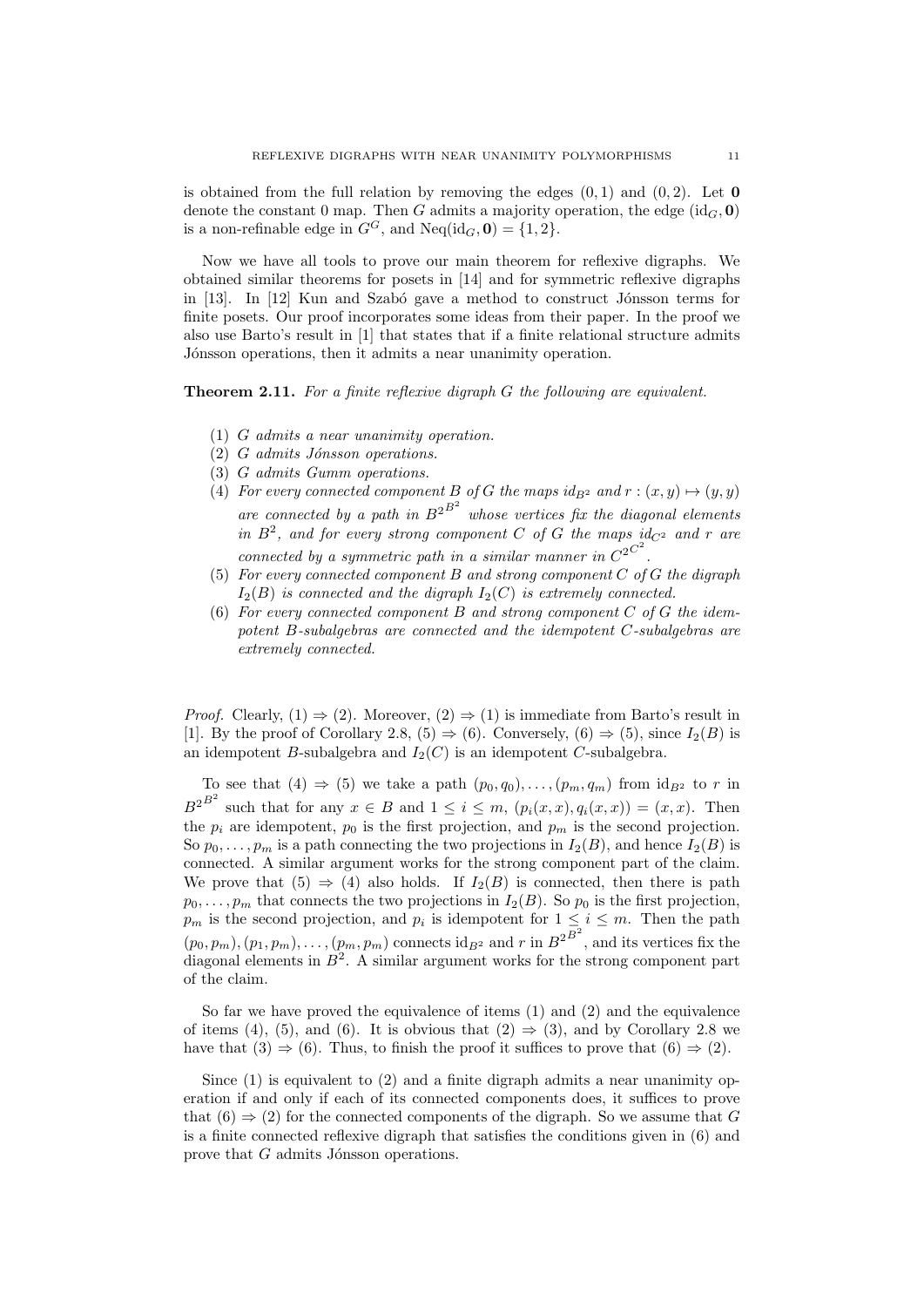There is a fine point about the powers of reflexive digraphs that we use in the next paragraph and later in the proof. For a reflexive digraph  $F$ , a digraph  $H$  and a positive integer *n* the digraphs  $(F^n)^H$  and  $F^{nH}$ , where  $nH$  denotes the digraph formed by n disjoint copies of  $H$ , are naturally isomorphic. Hence we may identify every idempotent  $F<sup>n</sup>$ -subalgebra with an idempotent  $F$ -subalgebra.

Let

$$
I = \{ f \in G^{3^{G^3}} : f(a, b, a) = (a, b, a) \text{ for any vertices } a \text{ and } b \text{ in } G \}.
$$

We define a map s in I by  $s(a, b, c) = (c, b, c)$  for all vertices a, b, and c in G. Since I is an idempotent  $G^3$ -subalgebra in  $G^{3}G^3$ , it is also an idempotent G-subalgebra. So I is connected. Let P be a path of endomorphisms of  $G^3$  from  $\mathrm{id}_{G^3}$  to s in I. We may assume that in  $P$  the consecutive vertices are connected by non-refinable edges of  $G^{3G^3}$ .

Let  $(f, g)$  be an edge of P such that  $Neq(f, g)$  contains the elements  $(a, a, b)$  and  $(c, d, d)$  for some vertices a, b, c, and d in G. By the preceding lemma there is a strong component of  $G^3$  that contains  $Neq(f,g)$ . Since every strong component of  $G<sup>3</sup>$  is a product of strong components of G, there exist strong components  $C, C'$ and C'' of G such that  $Neq(f,g) \subseteq C \times C' \times C''$ . Since  $(a, a, b)$ ,  $(c, d, d) \in Neq(f, g)$ , hence  $(a, a, b)$ ,  $(c, d, d) \in C \times C' \times C''$ , and so  $C = C' = C''$ . Thus,  $Neq(f, g) \subseteq C^3$ for some strong component of C of G.

Since  $f$  and  $g$  map strong components into strong components and both maps are in I,  $f(C^3) \subseteq C^3$  and  $g(C^3) \subseteq C^3$ . Let

$$
J = \{ h \in C^{3^{C^3}} : h = t|_{C^3} \text{ and } t|_{G^3 \setminus C^3} = f|_{G^3 \setminus C^3} \text{ for some vertex } t \text{ in } G^{3^{C^3}} \}.
$$

Clearly,  $f|_{C^3}$  and  $g|_{C^3}$  are in J, and J is an idempotent  $C^3$ -subalgebra in  $C^{3^C}$ . So  $J$  is an idempotent  $C$ -subalgebra. Since  $C$  is a strong component of  $G, J$  is extremely connected. Hence  $f|_{C^3}$  and  $g|_{C^3}$  are connected by a symmetric path in  $J$ , and so  $f$  and  $g$  are connected by a symmetric path in  $I$ .

Now, by inserting symmetric paths between consecutive vertices of P if necessary, we get a new path connecting  $id_{G3}$  and s in I such that for any two consecutive vertices f and g of this path either  $Neq(f, g)$  contains no element the form  $(a, a, b)$ , or Neq(f, g) contains no element of the form  $(c, d, d)$ , or  $f \leftrightarrow g$  in I. In the latter case let A be the set of all elements of the form  $(a, a, b)$  from  $Neq(f, g)$ , and let h be the map obtained by changing q to f on A. Since there are no critical edges with respect to  $(f, g)$ , we have that h is in I. Clearly,  $f \to h \to g$  is a path in I. This yields that  $id_{G^3}$  and s are connected by a path Q such that for any two consecutive vertices f and g of Q either Neq(f, g) has no element of the form  $(a, a, b)$ , or Neq(f, g) has no element of the form  $(c, d, d)$ . Then the first components of the 3-tuples of Q are polymorphisms that, with possible duplications, are witnessing the Jónsson identities on  $G$ .

# 3. NU implies TSI of all arities for reflexive digraphs

An *n*-ary operation  $f$  is a *cyclic operation* if it satisfies the identity

$$
f(x_1, x_2, \ldots, x_n) = f(x_2, \ldots, x_n, x_1),
$$

and  $f$  is a totally symmetric operation if

 $f(x_1, \ldots, x_n) = f(y_1, \ldots, y_n)$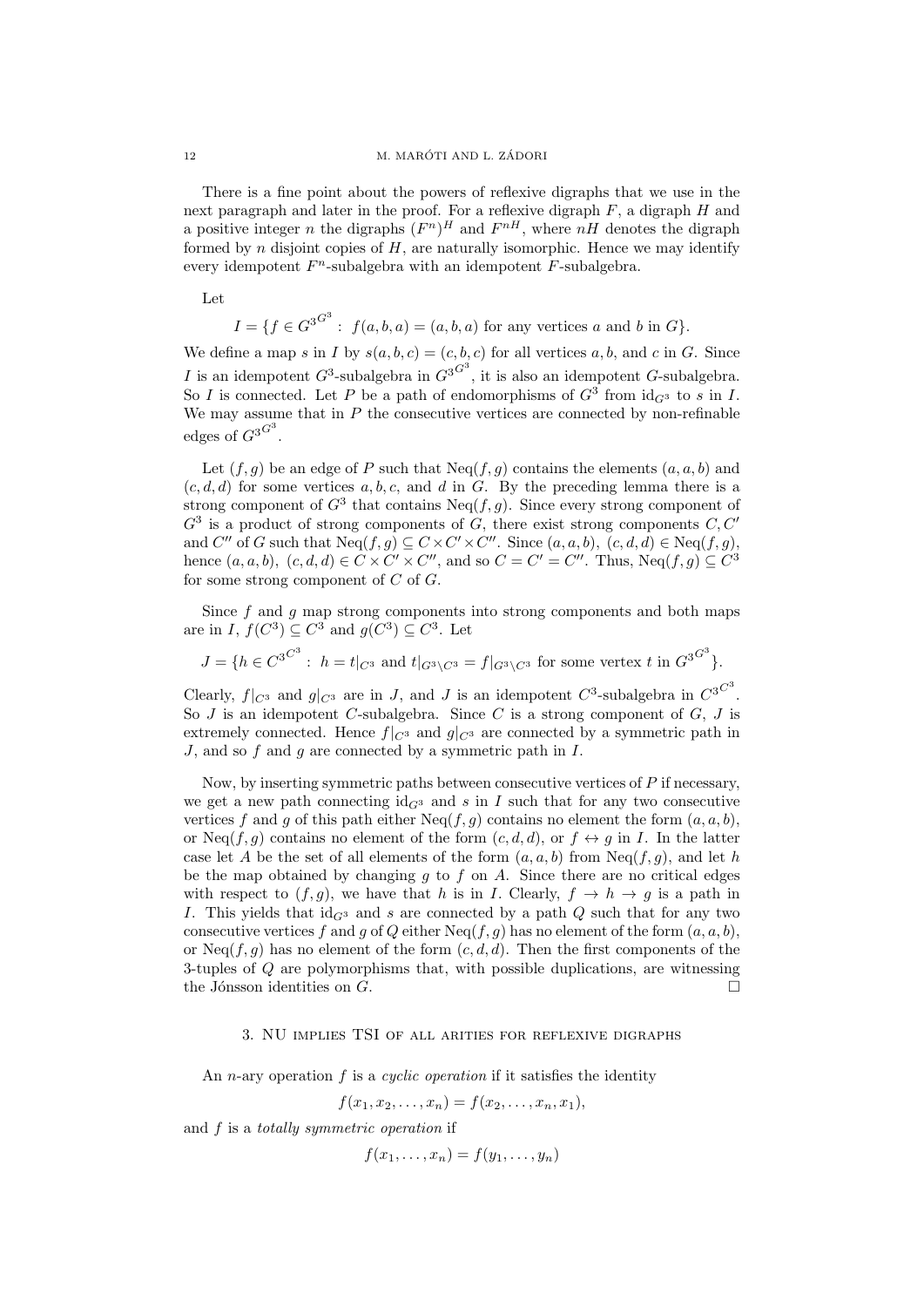whenever  $\{x_1, \ldots, x_n\} = \{y_1, \ldots, y_n\}$  viewed as sets rather than multisets. In this section we shall prove that every finite reflexive digraph with a near unanimity operation admits a totally symmetric idempotent operation for every arity.

We define dismantlability for a digraph  $G$ . An endomorphism  $r$  of  $G$  is a one point elementary retraction of  $G$  if  $r$  fixes all but one element of  $G$  and either  $id_G \to r$  or  $r \to id_G$ . A digraph G is dismantlable if there is a list  $G_0, \ldots, G_n$  of digraphs such that  $G_0 = G$ ,  $G_n$  is a singleton and for each  $1 \leq i \leq n$  the digraph  $G_i$  is the image of  $G_{i-1}$  under some one point elementary retraction of  $G_{i-1}$ .

It is well known that near unanimity implies dismantlability for finite connected posets [14] and finite connected reflexive symmetric digraphs [13].

A directed cycle is a closed directed path. A reflexive digraph is acyclic if all of its directed cycles have a single vertex. Clearly, every poset is an acyclic reflexive digraph. In the following lemma we extend the above mentioned result from finite connected posets to finite connected acyclic reflexive digraphs.

Lemma 3.1. Every finite connected acyclic reflexive digraph that admits a near unanimity operation is dismantlable.

*Proof.* Let  $G$  be a finite connected acyclic reflexive digraph that admits a near unanimity operation. By using Theorem 2.5 there is a non-surjective retraction  $r$ such that  $r \to id_G$  or  $id_G \to r$  in  $G^G$ . We assume that  $id_G \to r$ , the case, where  $r \to \text{id}_G$  is similar. We may also assume that the edge  $(\text{id}_G, r)$  is non-refinable. Since G is acyclic, by the use of Lemma 2.10, the set  $Neq(id_G, r)$  is one element. This means that r is a one point elementary retraction. Now, the retract  $r(G)$ inherits all relevant properties of  $G$ , and an induction on the size of  $G$  finishes the  $\Box$ 

We say that a digraph has the *fixed point property* if each of its endomorphisms has a fixed vertex. It is well known [18] that dismantlable posets have the fixed point property. The proof of this result works for acyclic reflexive digraphs as well. For the sake of completeness we include it in the paper.

Lemma 3.2. Every dismantlable acyclic reflexive digraph has the fixed point property.

*Proof.* The proof goes by an induction on the size of G. Let f be an endomorphism of G and  $r$  a one point elementary retraction of G that maps  $a$  into a different vertex  $a^*$ . Put  $R = r(G)$ . Now, by the induction hypothesis  $rf|_R$  has a fixed vertex, say b. If  $f(b) \neq a$ , then b is a fixed vertex of f and we are done. If  $f(b) = a$ , then  $rf(b) = a^*$ . So  $b = a^*$ , and  $f(a^*) = a$ . Since r is one point elementary, there is an edge connecting  $a^*$  and  $a$ , say  $a^* \to a$ . Then  $a = f(a^*) \to f(a)$ , and so  $f^{n}(a) \to f^{n+1}(a)$  for all n. Since G is finite and acyclic, there is an n such that  $f^{n}(a) = f^{n+1}(a)$ , and so  $f^{n}(a)$  is a fixed vertex of f.

By putting together the preceding two lemmas we get the following corollary.

Corollary 3.3. Every finite connected acyclic reflexive digraph that admits a near unanimity operation has the fixed point property.  $\Box$ 

A *clique* of a digraph G is subset of vertices of G that spans a complete digraph in G. A digraph G has the fixed clique property if any endomorphism of  $G$  preserves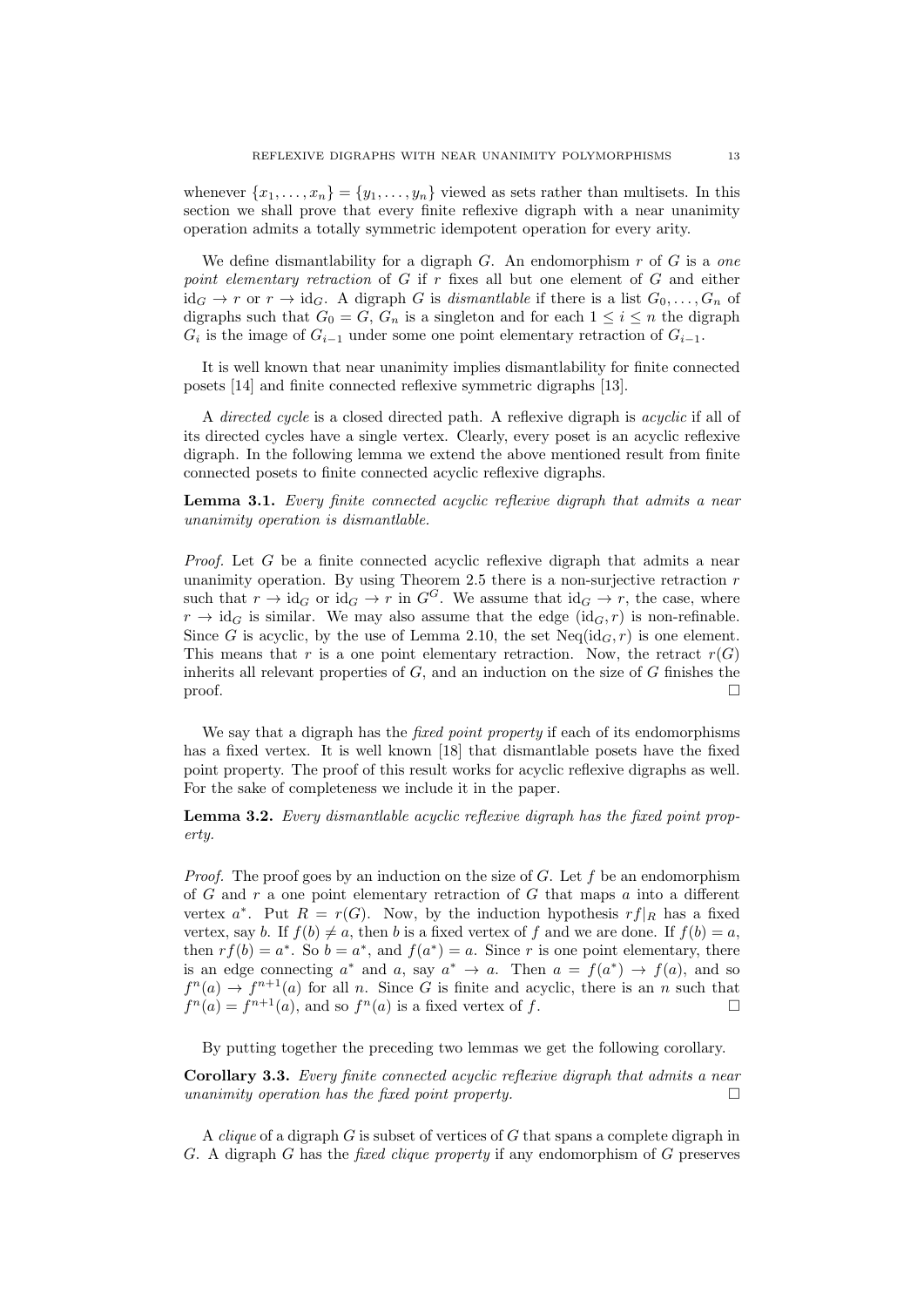some clique of G. The following lemma and its proof can be found in  $[6]$ , see Theorem 2.65.

Lemma 3.4. Every dismantlable symmetric reflexive digraph has the fixed clique  $property.$ 

This lemma and the result mentioned in the third paragraph of this section yield the following corollary.

Corollary 3.5. Every finite connected symmetric reflexive digraph that admits a near unanimity operation has the fixed clique property.  $\Box$ 

We prove that this corollary generalizes to finite connected reflexive digraphs. The symmetric skeleton of a digraph  $G$  is the digraph obtained from  $G$  by removing all edges  $(a, b)$  of G, where  $(b, a)$  is not an edge of G.

Lemma 3.6. Every finite connected reflexive digraph that admits a near unanimity operation has the fixed clique property.

*Proof.* Let G be a finite connected reflexive digraph that admits a near unanimity operation, and let f be any endomorphism of G. Let  $\gamma$  be the equivalence given by the strong connectivity property on  $G$ . Clearly, by reflexivity every polymorphism of G preserves  $\gamma$ .

By factoring G out with  $\gamma$  we get an acyclic connected reflexive digraph that also admits a near unanimity operation. Hence  $G/\gamma$  has the fixed point property, and so the endomorphism induced by f on  $G/\gamma$  has a fixed vertex. This means that f preserves some of the strong components of  $G$ . Let  $C$  be a strong component preserved by  $f$ , and let  $D$  be the symmetric skeleton of  $C$ . Let  $m$  be a near unanimity operation on  $G$ . Then  $m$  preserves  $C$  and the near unanimity operation  $m|_C$  is admitted by C. So by Theorem 2.9, D is connected, moreover it admits the near unanimity operation  $m|_C$  and also admits  $f|_C$ . By Corollary 3.5, D has the fixed clique property. So  $f|_C$  preserves a clique of D, and hence f preserves a clique of  $G$ .

This lemma gives a key to the proof of the following theorem.

Theorem 3.7. Every finite reflexive digraph that admits a near unanimity operation admits cyclic idempotent operations of all arities.

*Proof.* It suffices to prove the claim for connected digraphs. Let  $G$  be a finite connected reflexive digraph that admits a near unanimity operation. Let I be the digraph formed by the *n*-ary idempotent polymorphisms of  $G$ . As  $I$  is an idempotent G-subalgebra, by Corollary 2.8, I is connected. Clearly, I admits a near unanimity operation and is reflexive, hence by the previous lemma  $I$  has the fixed clique property.

We define a unary operation f on I by  $f(t(x_1, x_2, \ldots, x_n)) = t(x_2, \ldots, x_n, x_1)$ . Now f is clearly an endomorphism of I, so there is a clique  $C$  of I that is preserved by f. Let t be any map in C. Since C is closed under f, for all  $0 \le i \le n-1$  the operations  $t(x_{1+i}, x_{2+i}, \ldots, x_{n+i})$  are in C, where the indices are meant modulo n. So all of these maps are connected by edges in both directions in I.

Now we define an *n*-ary operation s on  $G<sup>n</sup>$  by

 $s(x_{1+i}, x_{2+i}, \ldots, x_{n+i}) = t(x_1, x_2, \ldots, x_n)$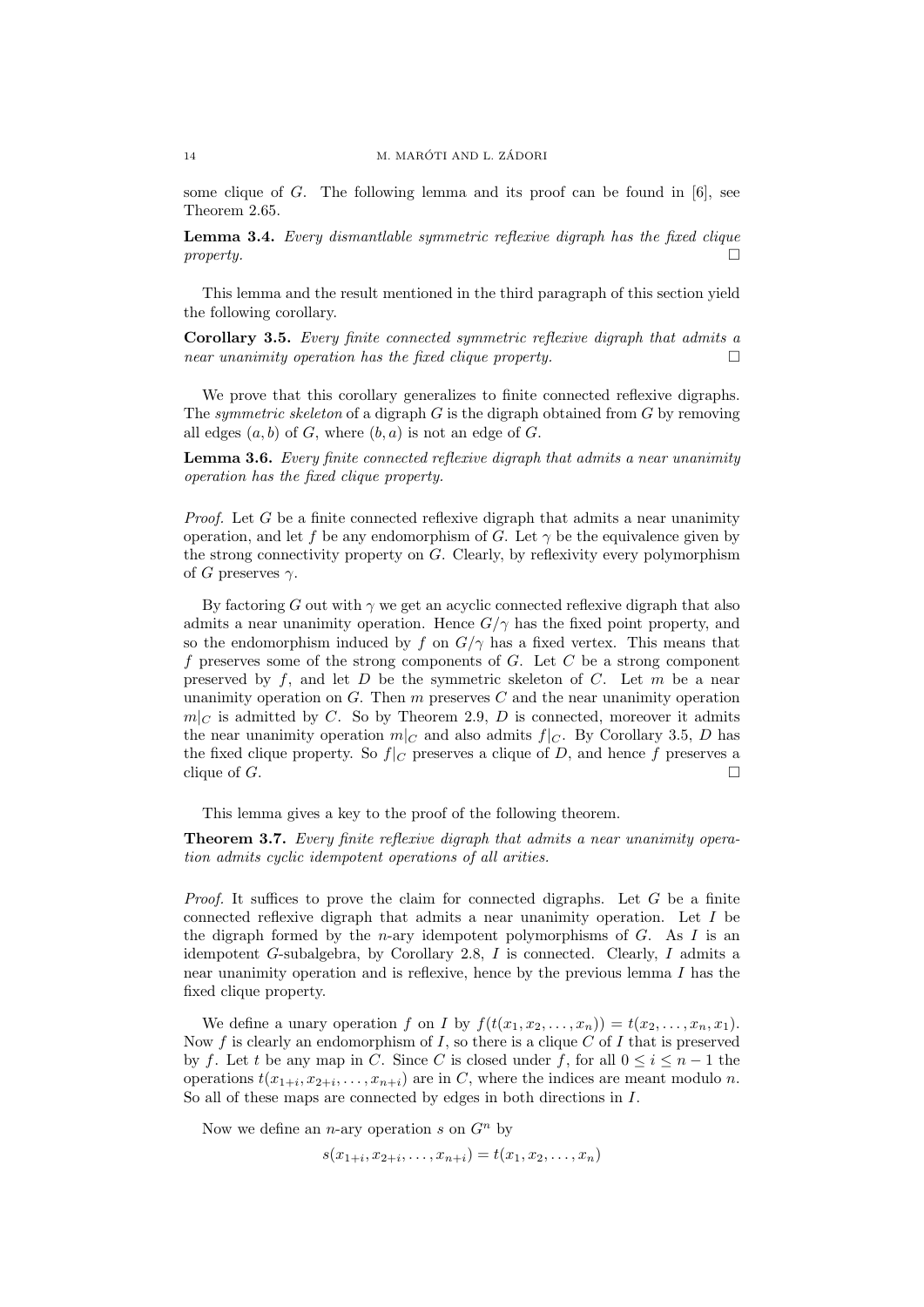for all  $0 \leq i \leq n-1$ , where the *n*-tuple  $(x_1, \ldots, x_n)$  runs through a set of representatives of the sets  $\{(y_{1+i}, y_{2+i}, \ldots, y_{n+i}) : i \in \{0, 1, \ldots, n-1\}\},\$  where  $y_1, y_2, \ldots, y_n$  are any vertices of G. Clearly, s is a well defined cyclic idempotent operation on G and it is also a polymorphism, since for all  $0 \leq i \leq n-1$  the maps  $t(x_{1+i}, x_{2+i}, \ldots, x_{n+i})$  are connected by edges in both directions in  $I$ .

A G-colored digraph is a pair  $(H, f)$ , where H is a finite digraph and f is a partial map from  $H$  to  $G$ . A  $G$ -colored digraph  $(H, f)$  is *extendible* if  $f$  extends to a fully defined homomorphism from  $H$  to  $G$ . A *colored element* is an element in the domain of f. We say that g is a homomorphism from  $(H, f)$  to  $(H', f')$  if g is a homomorphism from H to H' and  $f = f'g$ . We say that a G-colored digraph contains an other if its vertex set, edge set, and partial coloring contains the vertex set, edge set, and partial coloring of the other, respectively.

A G-colored digraph  $(H, f)$  is a G-obstruction if  $(H, f)$  is non-extendible but any  $(H', f')$  properly contained in  $(H, f)$  is extendible. It is immediate from the definition that if  $G$  is reflexive, then the base digraph of any  $G$ -obstruction is a connected irreflexive digraph. The following theorem is a special case of Theorem 1.17 in [20].

**Theorem 3.8.** Let G be any finite digraph and  $n \geq 3$ . Then G admits an nary near unanimity operation if and only if the number of colored elements in any  $G\text{-}obstruction is at most } n-1.$ 

We call an obstruction a *tree obstruction* if its underlying digraph is an oriented tree. The following characterization of digraphs admitting totally symmetric idempotent operations of all arities is also well known. It is a combination of Theorem 19 of Feder and Vardi in [5] and Theorem 1 of Dalmau and Pearson in [4] applied to the special case of digraphs augmented by all unary one element relations.

**Theorem 3.9.** Let  $G$  be a finite digraph. Then  $G$  admits totally symmetric idempotent operations of all arities if and only if every G-obstruction is a homomorphic image of a tree obstruction.

By using the preceding two characterizations we prove the main result of this section.

**Theorem 3.10.** Every finite reflexive digraph that admits a near unanimity operation admits totally symmetric idempotent operation of all arities.

Proof. It suffices to prove the claim in the connected case, hence we assume that G is a finite connected reflexive digraph that admits a near unanimity operation. Let  $(H, f)$  be an arbitrary G-obstruction. We are going to prove that  $(H, f)$  is a homomorphic image of a tree obstruction.

In a digraph  $P$  a closed path whose edges are pairwise different is called a closed trail. The reflexive closure of connectivity by closed trails is an equivalence relation on P that we denote by  $\gamma_P$ . The classes of  $\gamma_P$  are called the trail components of P.

Let  $(Q, g)$  be a G-obstruction that is a preimage of  $(H, f)$  with the property that the number of colored elements of  $(Q, g)$  is maximal and the maximum number of edges in a trail component of Q is minimal. Such a  $(Q, g)$  must exists, since G admits a near unanimity operation and so the number of colored elements in the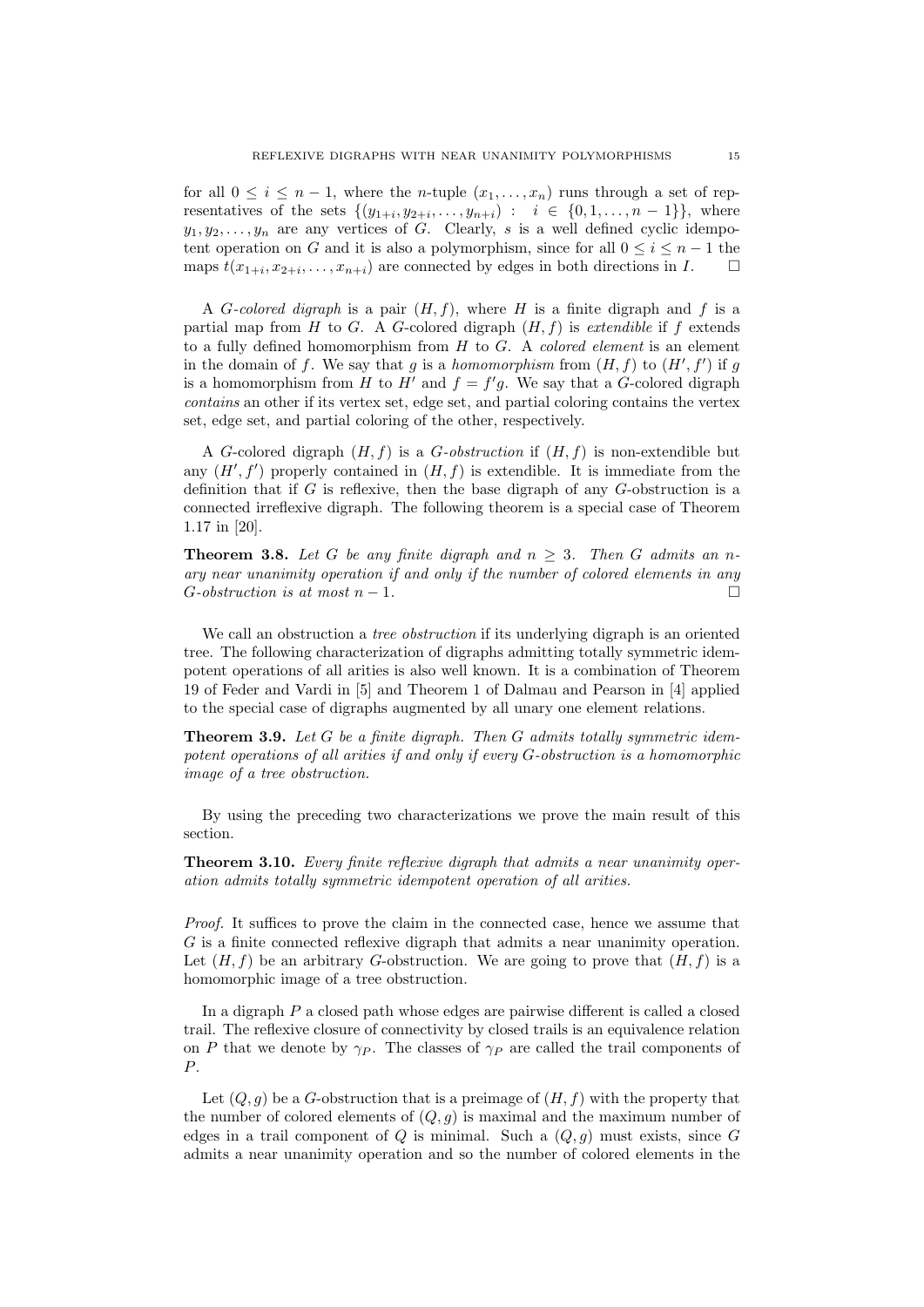G-obstructions has an upper bound. We denote by a the number of colored elements of  $(Q, g)$  and by b the maximum number of edges in a trail component of Q.

By the maximality of a each of the colored elements of  $(Q, g)$  has degree one, for otherwise we could split the colored element to obtain a new G-obstruction that is a preimage of  $(Q, g)$  and has more colored elements than  $(Q, g)$ . So each colored element of  $(Q, g)$  constitutes a one element trail component of  $(Q, g)$ . Clearly,  $Q/\gamma_Q$ is a tree, and so the one element trail components containing the colored elements of  $Q$  are leaves of this tree. They are the only leaves. Indeed,  $(Q, q)$  is an obstruction and the relation of G is reflexive, hence there are no non-colored leaves of  $Q/\gamma_Q$ . We shall prove that the non-leaf vertices of  $Q/\gamma_Q$  are also singletons, that is,  $(Q, g)$ is a tree obstruction.

Suppose this is not true and let  $M$  be the set of trail components with the maximum number of edges in  $Q/\gamma_Q$ . Let  $B_0$  be an element of M and  $M_0 =$  $M \setminus \{B_0\}$ . We define  $s(B), B \in M_0$ , to be the number of leaves  $A \in Q/\gamma_Q$  such that the shortest path between  $B_0$  and A contains B. We put  $s_{Q,g}$  for the minimum of the sums  $\sum_{B \in M_0} s(B)$ , when  $B_0$  ranges over M. We call  $s_{Q,g}$  the split number of  $s_{Q,g}$ . Intuitively, the smaller the split number is, the bushier the M part of the tree  $Q/\gamma_Q$  looks.

We construct an obstruction  $(Q', g')$  such that  $(Q, g)$  is a homomorphic image of  $(Q', g')$ , the number of colored elements of  $(Q', g')$  is a, the maximum number of edges in a trail component of  $Q'$  equals b, and  $s_{Q',g'}$  is strictly less than  $s_{Q,g}$ . Notice that this gives a contradiction, since by repeating the construction for  $(Q', g')$  and so on we arrive at an infinite strictly decreasing sequence of natural numbers, namely, at the sequence of the split numbers of the obstructions constructed.

Let  $B_0 \in M$  such that  $s_{Q,g} = \sum_{B \in M_0} s(B)$ . Let us fix an edge  $(c,d)$  in  $B_0$ . Let  $(Q_0, g_0)$  be the colored digraph obtained from  $(Q, g)$  by deleting  $(c, d)$ . For each  $k \geq 2$  we define a G-colored digraph as follows. We take k disjoint copies of  $(Q_0, g_0)$  and denote them by  $(Q_j, g_j)$  for  $1 \leq j \leq k$ . The element corresponding to any  $q \in Q$  in  $Q_j$  is denoted by  $q_j$ . We connect the  $(Q_j, g_j)$  by the edges of the form  $(c_i, d_{i+1})$  for  $1 \leq j \leq k-1$ , and call the resulting colored digraph  $(R_k, r_k)$ .

We claim that there exists a k such that  $(R_k, r_k)$  is non-extendible. Suppose that this is not true. Then there exist some l and a homomorphism extension  $v : R_l \to G$ of  $r_l$  such that  $v|_{Q_j} = v|_{Q_{j'}}$  for some  $j + 1 < j' \le l$ . Let t be a  $(j - j')$ -ary cyclic idempotent operation admitted by G. We define a map  $\alpha: Q \to G$  by

$$
\alpha(q) = t(v(q_j), v(q_{j+1}), \ldots, v(q_{j'-1})).
$$

By using that  $v|_{Q_j} = v|_{Q_{j'}}$  and t is cyclic we get that  $\alpha(c) \to \alpha(d)$ , and so it is clear that  $\alpha$  is a homomorphism. Since t is idempotent,  $\alpha$  is an extension of g. This contradicts the non-extendibility of  $(Q, g)$ .

We choose k to be minimal such that  $(R_k, r_k)$  is non-extendible. Since  $(R_k, r_k)$  is non-extendible, it contains an obstruction  $(Q', g')$ . Then there exists a natural homomorphism from  $(Q', g')$  to  $(Q, g)$ . Moreover, every homomorphism from  $(Q', g')$ to  $(Q, g)$  must be surjective, for otherwise  $(Q', g')$  would be extendible. Thus,  $(Q, g)$  is a homomorphic image of  $(Q', g')$ . Hence the number of colored elements of  $(Q', g')$  is larger than or equal to a. Then by the maximality of a the number of colored elements of  $(Q', g')$  equals a. Clearly, no trail component of  $Q'$  contains more edges than a trail component of  $Q$  with the maximum number of edges. So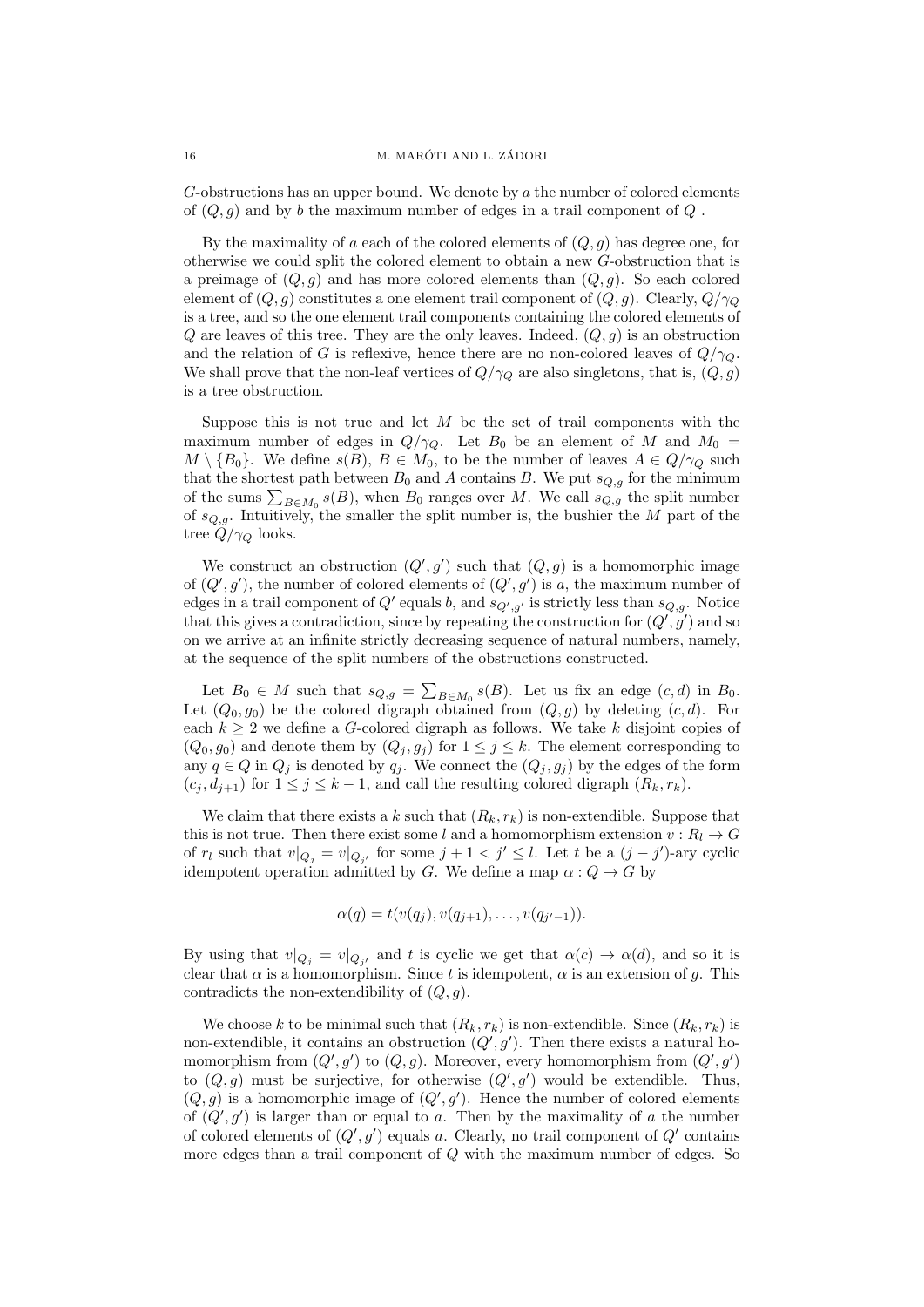by the minimality of b the maximum number of edges in a trail component of  $O'$ coincides with b.

Let  $M'$  be the set of the trail components of  $Q'$  with b edges. All it remains to prove is that for some trail component  $C_0 \in M'$  the sum  $\sum_{C \in M'_0} s(C)$  over  $Q'/\gamma_{Q'}$ , where  $M'_0 = M' \setminus \{C_0\}$  is less than  $s_{Q,g}$ . By the definition of  $(Q', g')$  for each trail component  $C$  of  $Q'$  with b edges there is a trail component  $B$  of  $Q$  such that  $C$ equals one of the  $k$  copies of  $B$ . We call the trail components of  $Q'$  that contain the copies of elements of  $B_0$  the remnants of  $B_0$ . Clearly, each of the remnants of  $B_0$  has less than b edges. We choose  $C_0 \in M'$  such that the shortest path between  $C_0$  and the remnants of  $B_0$  in  $Q'/\gamma_{Q'}$  does not contain any element of  $M'_0$ . Now, let  $B \in M_0$  and  $C_1, \ldots, C_l$  the list of full copies of B in  $M'_0$ . If none of the  $C_i$  equal  $C_0$ , then  $\sum_{i=1}^l s(C_i) \leq s(B)$ . If some of the  $C_i$  equals  $C_0$ , then  $\sum_{i=1}^l s(C_i) < s(B)$ . Finally, for each  $B \in M_0$  whose full copy is not present in  $M'$  put the inequality  $0 < s(B)$ . By summing up the aforementioned inequalities over  $B \in M_0$ , we obtain that

$$
\sum_{C \in M'_0} s(C) < \sum_{B \in M_0} s(B) = s_{Q,g},
$$

which concludes the proof.

Finally, we note that the theorem does not hold for irreflexive digraphs, as for the two element digraph  $(\{0, 1\}, \{(0, 1), (1, 0)\})$  admits no cyclic operations of even arities.

# 4. An algorithm deciding NU for reflexive digraphs

In this section we describe a polynomial-time algorithm that decides whether a finite reflexive digraph admits a near unanimity operation. First, we are going to prove that if a finite reflexive digraph  $G$  admits a sequence of Jónsson operations, then it admits one whose length is bounded by a polynomial of  $|G|$ . We require a lemma for the proof of this statement. For a subset  $R$  of a digraph  $G$  we denote by  $G_R$  the digraph spanned in  $G^G$  by the endomorphisms that fix every element in R.

**Lemma 4.1.** Let G be a finite digraph and R a retract of G. If for some retraction r with range R there is a path from  $id_G$  to r in  $G_R$ , then for any retraction s with range R there is a path of length at most  $2|G|$  from id<sub>G</sub> to s in  $G_R$ . Moreover, if the path from  $id_G$  to r is symmetric, then so is the path from  $id_G$  to s.

*Proof.* Let  $id_G = r_0, \ldots, r_n$  be a path of shortest length from  $id_G$  to  $r_n$  in  $G_R$ , where  $r_n$  is a retraction with range R. By composing this path with itself by sufficiently many times we may assume that the  $r_i$  are retractions. Suppose that  $r_i(P) \subseteq r_{i-1}(P)$  for  $0 < i \leq j < n$ . We shall construct a path of retractions  $id_G = s_0, s_1, \ldots, s_n = r_n$  such that  $s_i(P) \subseteq s_{i-1}(P)$  if  $0 \le i \le j+1$ . To get a path of this form just take the path id<sub>G</sub> =  $r_0, r_1, \ldots, r_j, r_j r_{j+1}, \ldots, r_j r_n$  in  $G_R$  and compose with itself by sufficiently many times. Proceeding by induction, in this way we may assume that there is a path of retractions  $id_G = r_0, r_1, \ldots, r_n$  from id<sub>G</sub> to  $r_n$  in  $G_R$  such that  $r_i(P) \subseteq r_{i-1}(P)$  for  $0 < i \leq n$ .

We claim that the sequence of ranges of the  $r_i$  is strictly decreasing. Suppose not, say the ranges of  $r_i$  and  $r_{i+1}$  are the same. Then  $r_i = r_{i+1}r_i$ , and the range of  $r_n r_j$  equals R. So the length of the path id $G = r_0, r_1, \ldots, r_j = r_{j+1}r_j, \ldots, r_n r_j$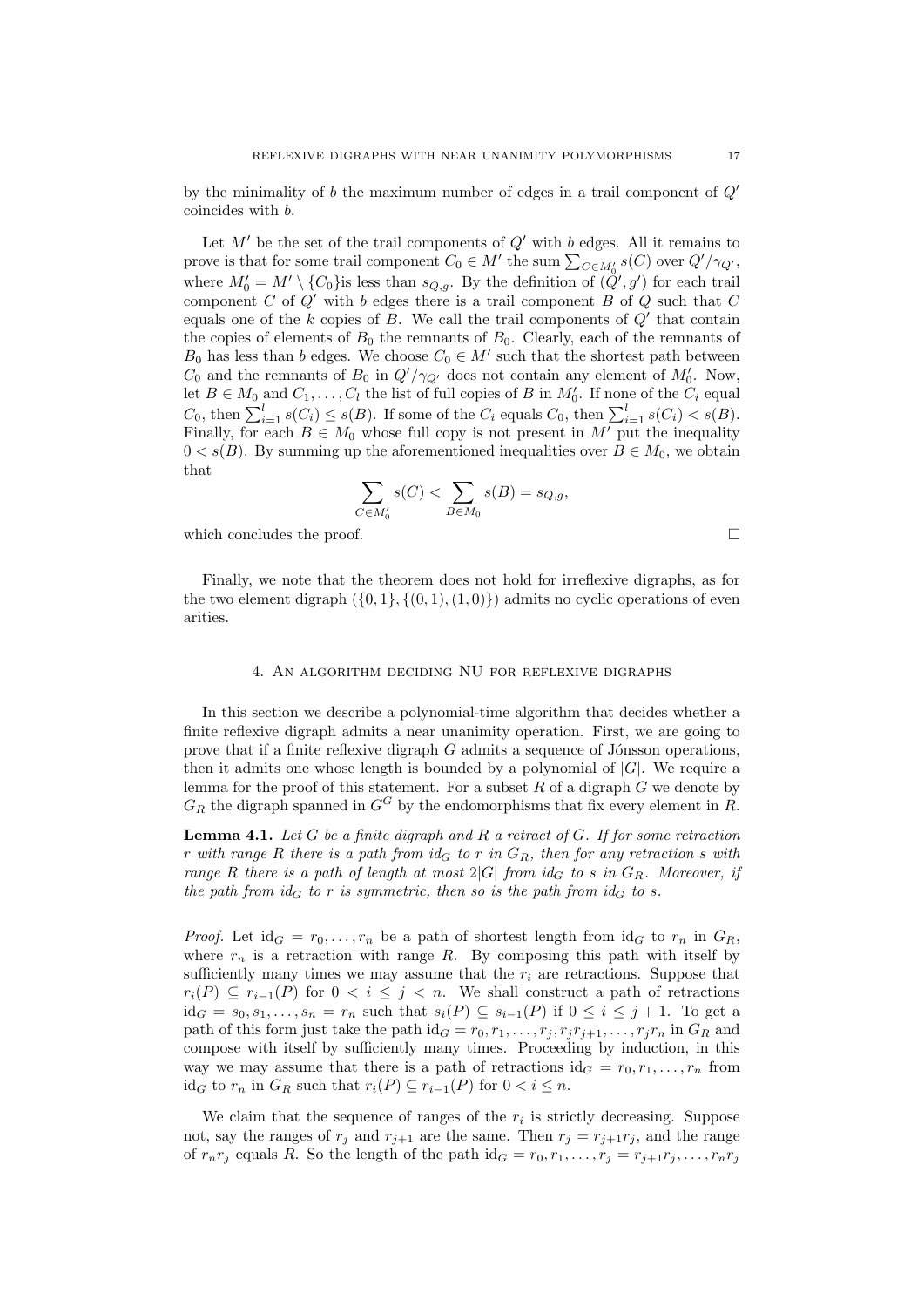in  $G_R$  is one shorter than it is supposed to be, a contradiction. Since the sequence of the ranges of the  $r_i$  are strictly decreasing,  $n \leq |G|$ .

Let now s be any retraction in  $G_R$  with range R. Then

$$
\mathrm{id}_G = r_0, r_1, \dots, r_n = s r_n, s r_{n-1}, \dots, s \mathrm{id}_G = s
$$

is a path of length at most  $2|G|$  from  $id_G$  to s in  $G_R$ .

The proof of the second statement of the lemma is similar.  $\Box$ 

The diameter of a finite digraph is the maximum length of the shortest paths connecting any two vertices of the digraph.

Corollary 4.2. If  $G$  is a finite connected reflexive digraph that admits  $Gumm$ operations, then the diameter of every idempotent G-subalgebra is at most  $2|G|^2$ . If, in addition, G is strongly connected, then the diameter of the symmetric skeleton of every idempotent G-subalgebra is at most  $2|G|^2$ .

Proof. We prove the first claim of the corollary, the proof of the second claim is similar. Let

 $I = \{f \in G^{2^{G^2}} : f(a, a) = (a, a) \text{ for every vertex } a \text{ in } G\}.$ 

We define a retraction r in I by  $r(a, b) = (b, b)$  for any vertices a and b in G. Since I is an idempotent  $G^2$ -subalgebra, by Corollary 2.8 there is a path of endomorphisms from  $id_{G^2}$  to r in I. Then by the preceding lemma there is a path of length at most  $2|G|^2$  from  $id_{G^2}$  to r in I. Notice that the first components of the vertices of this path form a path P of length at most  $2|G|^2$  connecting the two projections in  $I_2(G)$ .

Let K be an idempotent G-subalgebra in  $G<sup>H</sup>$ , and let f and g be any vertices in K. Plugging  $(f, g)$  in the binary idempotent operations of P we get a path of length at most  $2|G|^2$  from f to g in K, which concludes the proof.

**Theorem 4.3.** If a finite reflexive digraph  $G$  admits a sequence of Jónsson operations, then it admits one whose length is at most  $16|G|^7$ .

Proof. A closer look at the proof of Theorem 2.11 gives the required bound as follows. In the proof the Jónsson operations we constructed came from a path that connects  $id_G$  and a retraction s in an idempotent G-subalgebra. By the preceding corollary a path like this can be taken with length at most  $2|G|^2$ .

Then we had to refine the edges of this path by inserting paths of length at most  $|G|^3$  between consecutive vertices to get a path with non-refinable edges. So the resulting path with non-refinable edges has length at most  $2|G|^5$ .

Then in the proof we inserted certain symmetric paths between consecutive vertices of the path with non-refinable edges. These symmetric paths came from symmetric paths of idempotent  $C$ -subalgebras, where  $C$  is a strongly connected component of G. So by the preceding corollary the length of each symmetric path inserted can be bounded by  $2|G|^2$ . Then the length of the path we obtain in our proof by inserting these symmetric paths is at most  $4|G|^7$ .

Proceeding further in the proof we inserted one endomorphism between certain consecutive elements of the path. Finally, we got our Jónsson operations by taking the first components of the members of the resulting path, possibly duplicating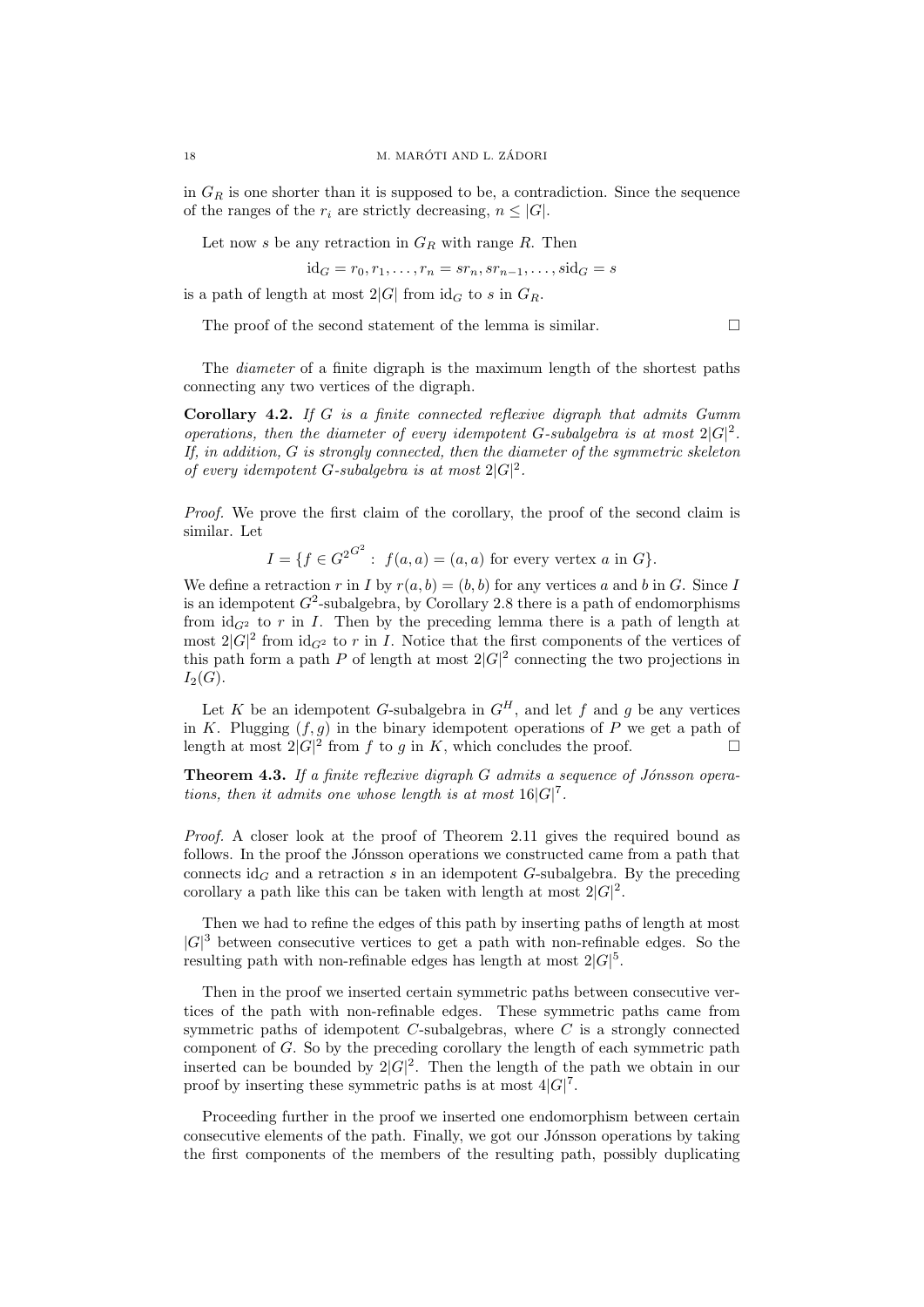some of the first components. Consequently, the length of the sequence of Jónsson operations obtained at the end of the procedure can be bounded by  $16|G|^7$  $\Box$ 

Theorem 4.4. There exists a polynomial-time algorithm that decides whether a finite reflexive digraph admits a near unanimity operation.

Proof. The main result of [1] states that a finite relational structure admits a near unanimity operation if and only if it admits Jónsson operations, therefore it is enough to decide of a reflexive digraph  $G$  whether it admits Jónsson operations  $d_0, \ldots, d_n$  for some n. By the preceding theorem we may assume that  $n \leq 16|G|^7$ . We may actually assume that  $n = 16|G|^7$  by adding projections at the end of the list of Jónsson operations.

For a given finite reflexive digraph G we will construct a constraint satisfaction problem instance P of polynomial size in  $|G|$  such that P has a solution if and only if G admits Jónsson operations of size  $n = 16|G|^7$ .

Let the variables of P be  $x_{i,a,b,c}$ , where  $i \in \{0,\ldots,n\}$  and a, b, and c are arbitrary vertices of G. For all i and  $(a, b, c) \rightarrow (a', b', c')$  in  $G^3$  we impose the binary constraints  $x_{i,a,b,c} \to x_{i,a',b',c'}$ . Thus for any solution of P the maps defined as  $d_i(a, b, c) = x_{i, a, b, c}$  are homomorphisms from  $G^3$  to G. Next, we add the unary singleton constraints  $x_{i,a,b,a} = a$ ,  $x_{0,a,b,c} = a$ , and  $x_{n,a,b,c} = c$  for any i and for any vertices  $a, b$ , and  $c$  of  $G$ . Finally, we add the equality constraint between  $x_{i,a,b,b}$  and  $x_{i+1,a,b,b}$  for even i, and between the  $x_{i,a,b,b}$  and  $x_{i+1,a,b,b}$  for odd i. The construction ensures that  $P$  has a solution if and only if  $G$  has a sequence of Jónsson operations of length  $n$ .

Next we present a polynomial-time algorithm that actually finds a solution of P whenever there exists one, i.e., our algorithm produces Jónsson operations, provided there exist such.

First we assume that G admits a near unanimity operation, and describe our algorithm in this case. By Theorem 3.10, G admits a totally symmetric idempotent operation of any arity. These operations are also admitted by the equality and the unary singleton relations. So  $P$  is an instance of a constraint satisfaction problem over a structure whose relations are at most binary and are preserved by a totally symmetric idempotent operation of any arity. Then, by Theorem 1 in  $[4]$ , the  $(1, 2)$ consistency algorithm decides in polynomial time whether  $P$  has a solution. In fact, our algorithm makes repeated use of the  $(1, 2)$ -consistency algorithm as follows.

Let  $x_1, \ldots, x_m$  be the list of variables of P. Put  $P_0 = P$ , and let  $j \in \{1, \ldots, m\}$ . In the jth step our algorithm works on the instance  $P_{j-1}$  as follows. It adds a unary constraint  $x_j = c$  for some vertex c of G to the constraints of  $P_{j-1}$ , and runs the  $(1, 2)$ -consistency algorithm for the extended instance whose relations are also preserved by totally symmetric idempotent operations of all arities. It repeats this procedure going through the vertices of  $G$  one by one until for some vertex  $c$  in  $G$ . when  $x_i$  is set to c, the output relations of the  $(1, 2)$ -consistency algorithm are not empty. We must have such a c in G, since there is a solution of  $P_{i-1}$ .

After c is found  $P_j$  is defined to be the output of the  $(1, 2)$ -algorithm run for the instance  $P_{j-1}$  augmented with the constraint  $x_j = c$ . Then the instance  $P_j$ must have a solution, since it has nonempty relations and is an output of the  $(1, 2)$ algorithm that operated on an instance whose relations are preserved by totally symmetric idempotent operations for all arities. Clearly, the relations of  $P_i$  are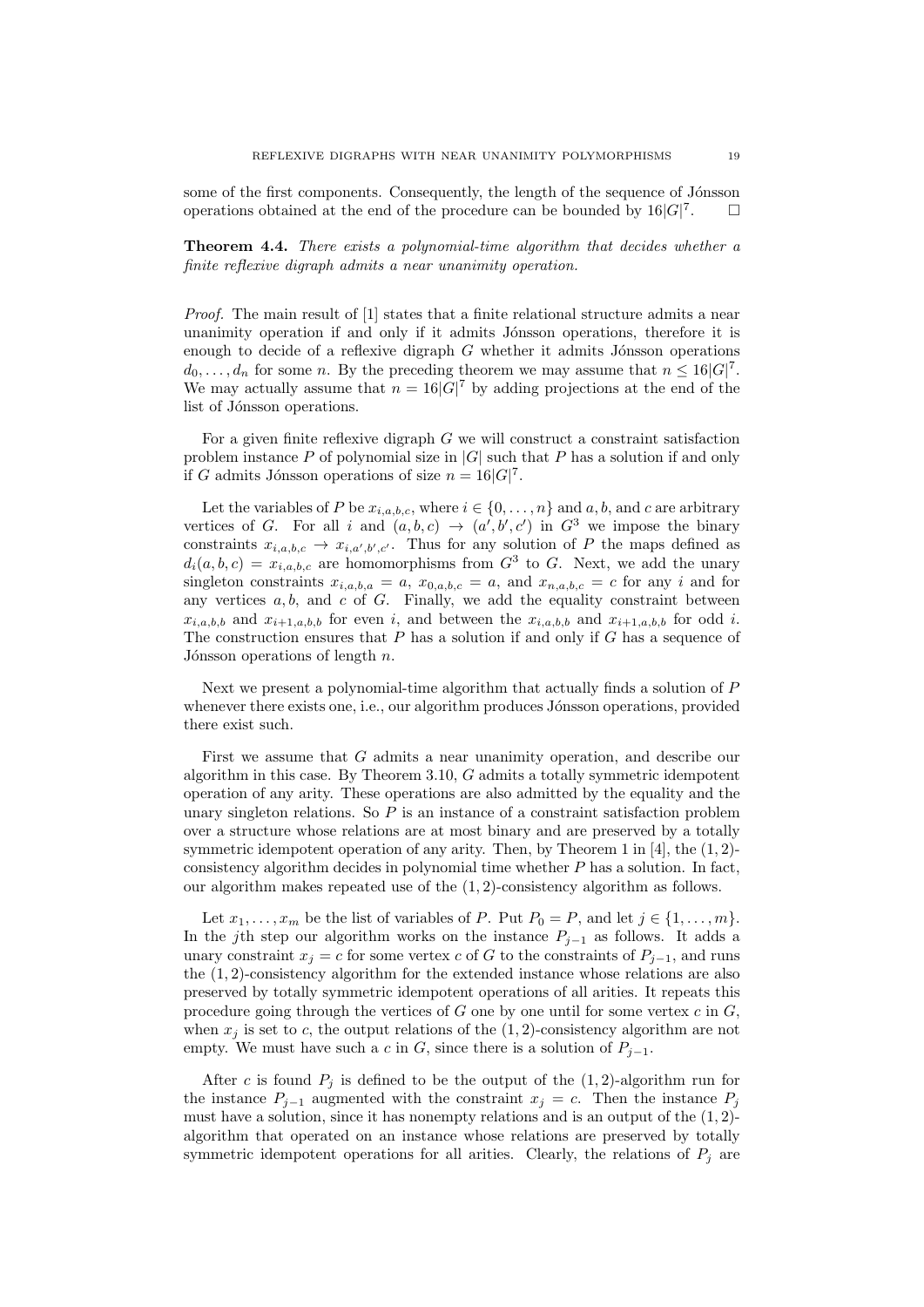also preserved by these operations. Thus, we see that by going through all variables and obtaining the values of  $x_j$  in the vertex set of G for each  $j \in \{1, \ldots, m\}$ , our procedure finds a solution of  $\overline{P}$  in polynomial time.

On the other hand if  $G$  does not admit a near unanimity operation, then we can still run the above algorithm that will stop in polynomial time without producing a solution of P. Consequently, the above algorithm is a polynomial time procedure deciding whether G admits a near unanimity operation.  $\Box$ 

We remark that for producing a polynomial-time algorithm we do not really have to use Theorem 3.10 and the (1,2)-consistency algorithm. We only have to use the fact that there are some constants l and k such that the  $(l, k)$ -consistency algorithm works properly for constraint satisfaction instances when  $G$  admits Jónsson operations. For example, a result in  $[2]$  also guarantees us appropriate values of l and k. namely,  $l = 2$  and  $k = 3$ .

We also note that by the use of any of conditions (4) and (5) in Theorem 2.11 one can design a polynomial-time algorithm based on the (1,2)-consistency algorithm as in the proof of Theorem 4.4 to test whether a finite reflexive digraph admits a near unanimity operation. This is a consequence of the fact that, by Lemma 4.1 and Corollary 4.2, there is a polynomial bound on the length of the paths in items (4) and (5).

## 5. Concluding remarks

In Theorem 2.11 we gave a characterization of finite reflexive digraphs with Gumm operations. It would be nice to get a similar characterization of finite reflexive binary structures with Gumm operations. We cannot expect that such structures admit a near unanimity operation or Jónsson operations. All we can hope for, according to Valeriote's conjecture is that those reflexive binary structures admit an edge operation. We remark that in [1] a conversion between finite structures of finite type and finite binary structures is delineated with the property of preserving Maltsev conditions and reflexivity. So a proof of Valeriote's conjecture for finite (reflexive) binary structures would also confirm the conjecture for finite (reflexive) structures.

Kazda's result mentioned in the introduction and Theorem 2.11 suggest that it may be true that if a finite digraph admits Gumm operations, then it admits a near unanimity operation. However, the truth is that there exist finite digraphs that admit Gumm operations, but no near unanimity operation. This was proved by Bulin, Delic, Jackson, and Niven in manuscript [3], which was made public during the editorial process of the present paper. The results in [3] also imply that it suffices to prove Valeriote's conjecture for finite digraphs.

#### **REFERENCES**

<sup>[1]</sup> L. Barto, Finitely related algebras in congruence distributive varieties have near unanimity terms, to appear in Canadian Journal of Mathematics

<sup>[2]</sup> L. Barto and M. Kozik, Congruence distributivity implies bounded width, SIAM Journal on Computing 39, no. 4, (2009), 1531–1542.

<sup>[3]</sup> J. Bulin, D. Delic, M. Jackson, and T. Niven, On the reduction of CSP Dichotomy Conjecture to digraphs, submitted, 14 pp.